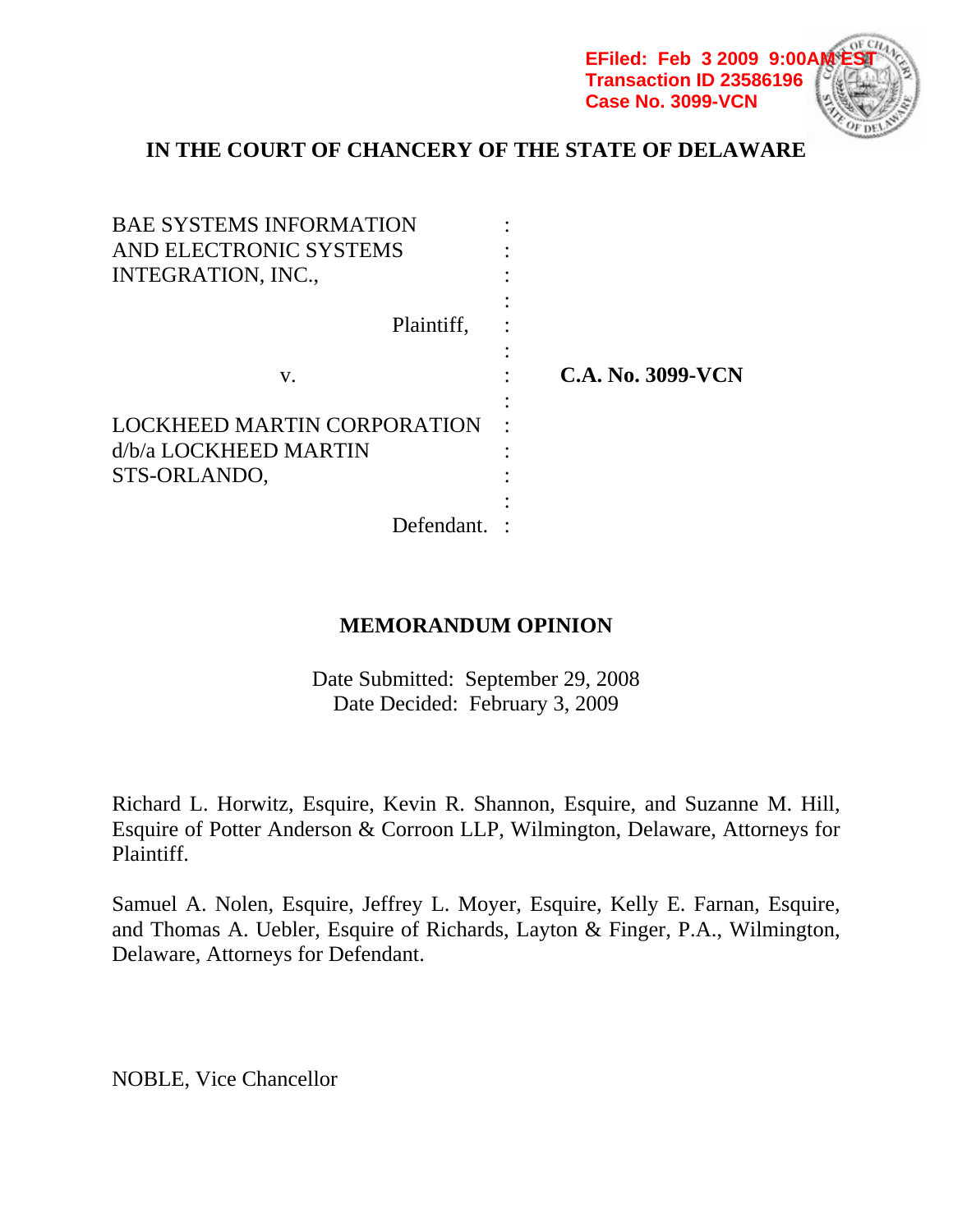The world's largest defense contractor sold a major business unit to the world's third largest defense contractor. The acquirer expected that business unit to continue to do business with its former owner and believed that it had obtained sufficient and binding contractual commitments for those opportunities to persist. Although this arrangement worked well for a while, the acquirer concluded that it had not been receiving the business opportunities for which it contracted and, thus, brought this action in an effort to secure the benefit of its bargain.

 Although there are several ancillary disputes, the critical question is how to contract for unknown work in the future while recognizing that price and scope will necessarily depend upon the specific work. Did the parties devise a process that would bring sufficient "definiteness" to their understanding to make an enforceable contractual obligation regarding future work? Or, did they merely execute a normative "agreement to agree" that leaves the Court with a vague understanding of what the parties may have intended generally but simply cannot be enforced?

 Before the Court is the Defendant's motion to dismiss the Amended Complaint.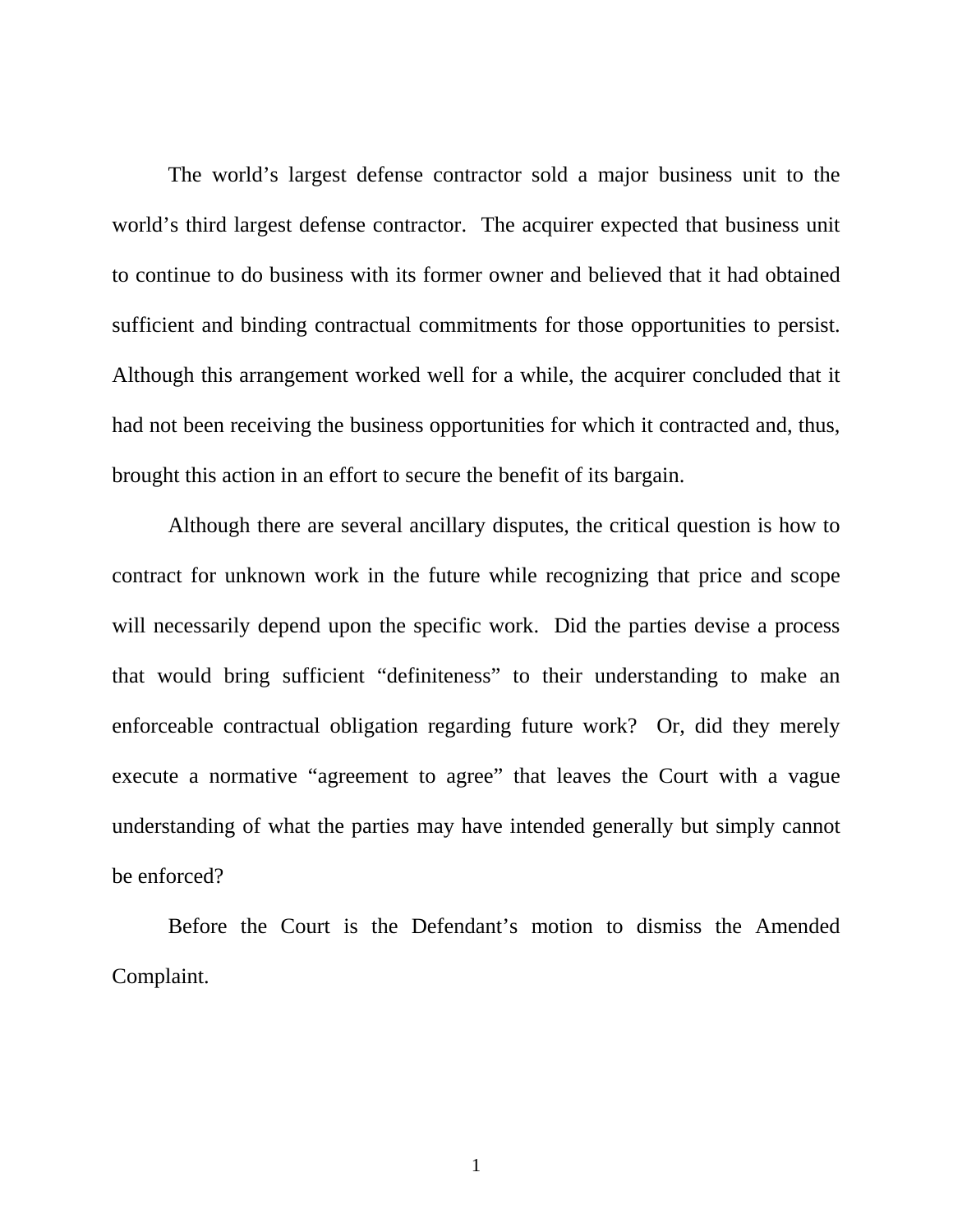# **I. BACKGROUND**<sup>1</sup>

### A. *The Parties*

 $\overline{a}$ 

 Plaintiff BAE Systems Information and Electronic Systems Integration Inc. ("BAE") is a wholly-owned subsidiary of the world's third largest global defense company. BAE, a Delaware corporation, specializes in aircraft self-protection systems and tactical surveillance and intelligence systems, as well as automated test equipment, support systems, and other related services.

 Defendant Lockheed Martin Corporation ("Lockheed"), a Maryland corporation, is the largest defense contractor in the world. Lockheed operates through numerous unincorporated business units; the three of primary importance in this action are: Lockheed Martin STS-Orlando ("LMSTS"),<sup>2</sup> Lockheed Martin Aerospace ("LM Aero"), $3$  and Sanders.

# B. *Sanders, The Sale, and The Memorandum of Agreement*

Lockheed's Sanders business unit was the centerpiece of Lockheed's Aerospace and Electronics Systems ("AES") business segment before 2000.

<sup>1</sup> The Court accepts the truthfulness of facts properly alleged by a plaintiff when considering a defendant's motion to dismiss. *Gantler v. Stephens*, 2009 WL 188828, at \*5 (Del. Jan. 27, 2009). These facts are as alleged in the Plaintiff's Amended Complaint.

 $2$  BAE brings this action against Lockheed doing business as LMSTS. LMSTS was formerly known as Lockheed Martin Information Systems Company ("LMISC"). For convenience, "LMSTS" will frequently be used to refer to both LMSTS and LMISC.

<sup>&</sup>lt;sup>3</sup> LM Aero was formerly known as Lockheed Martin Tactical Aircraft Systems Company ("LMTAS"). For convenience, "LM Aero" will frequently be used to refer to both LM Aero and LMTAS.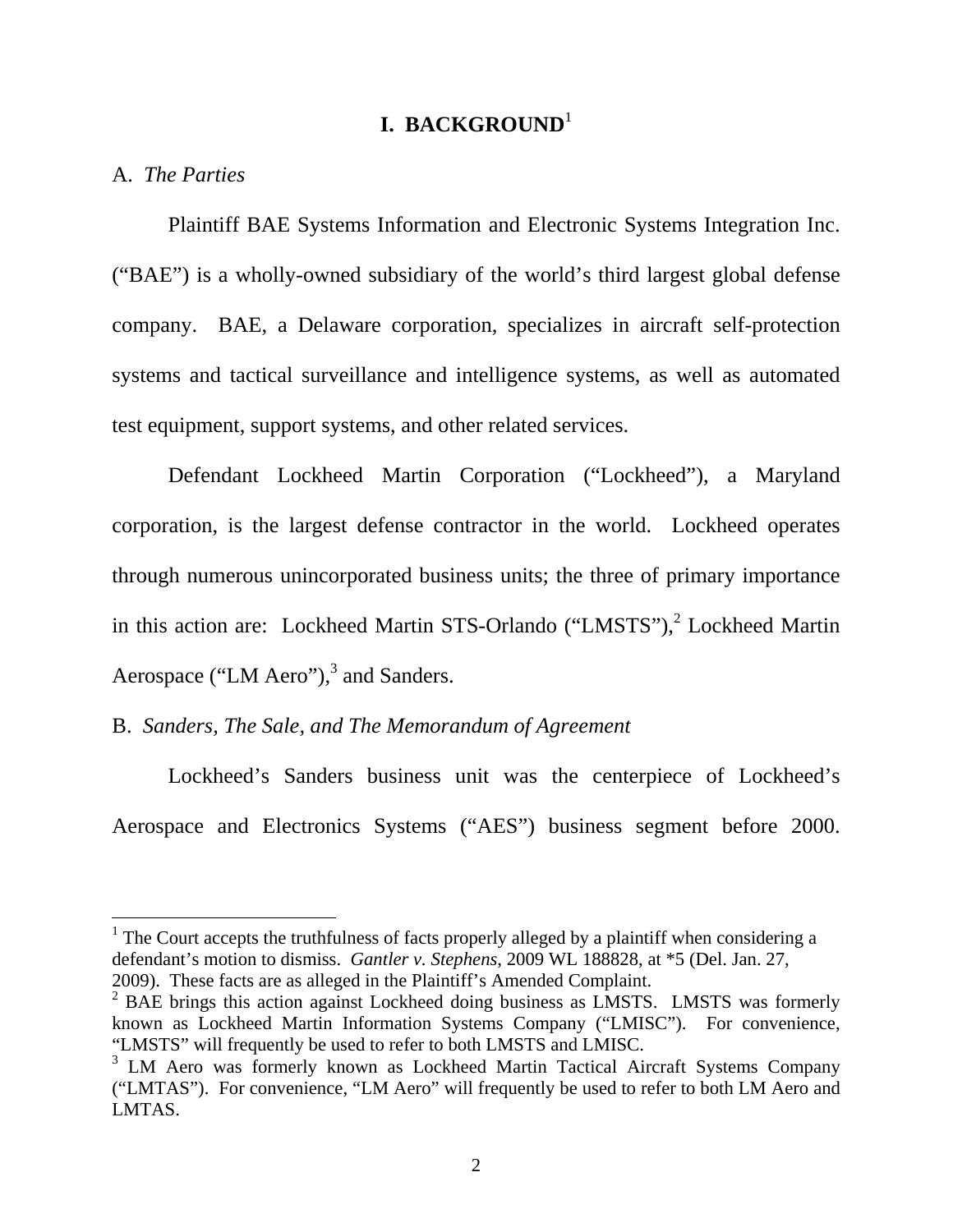Consistent with the company's practice, Sanders and LMSTS executed a Memorandum of Agreement on June 14, 1996, (the "Internal MOA")<sup>4</sup> which outlined the manner by which the two Lockheed business units would approach opportunities for Automated Test Systems ("ATS") business. These opportunities were primarily generated by a third Lockheed business unit, LM Aero, and are the subject of the parties' current dispute.<sup>5</sup> The Internal MOA outlined which business unit would undertake different types of ATS work, freeing each to focus its energies and resources on its own allocated segments. It also addressed both thencurrent F-16 support equipment opportunities and future support equipment opportunities. In addition, the two business units executed a letter agreement on February 24, 1997, regarding the relationship between them as to the F-16 support equipment work specifically.<sup>6</sup>

 Four years later, on July 13, 2000, Lockheed entered into the Transaction Agreement for the sale of its AES business, including the Sanders business unit, to BAE.<sup>7</sup> That transaction closed on November 27, 2000; BAE paid \$1.67 billion for Lockheed's AES business.

<sup>&</sup>lt;sup>4</sup> Lockheed refers to these agreements between its unincorporated business units as Intra-Lockheed Martin Work Transfer Agreements.

<sup>&</sup>lt;sup>5</sup> Am. Compl. Ex. A.

 $<sup>6</sup>$  *Id.*, Letter at 1.</sup>

<sup>&</sup>lt;sup>7</sup> Hill Aff. Ex. A. The Transaction Agreement (§ 13.8) is to be interpreted in accordance with the laws of Delaware.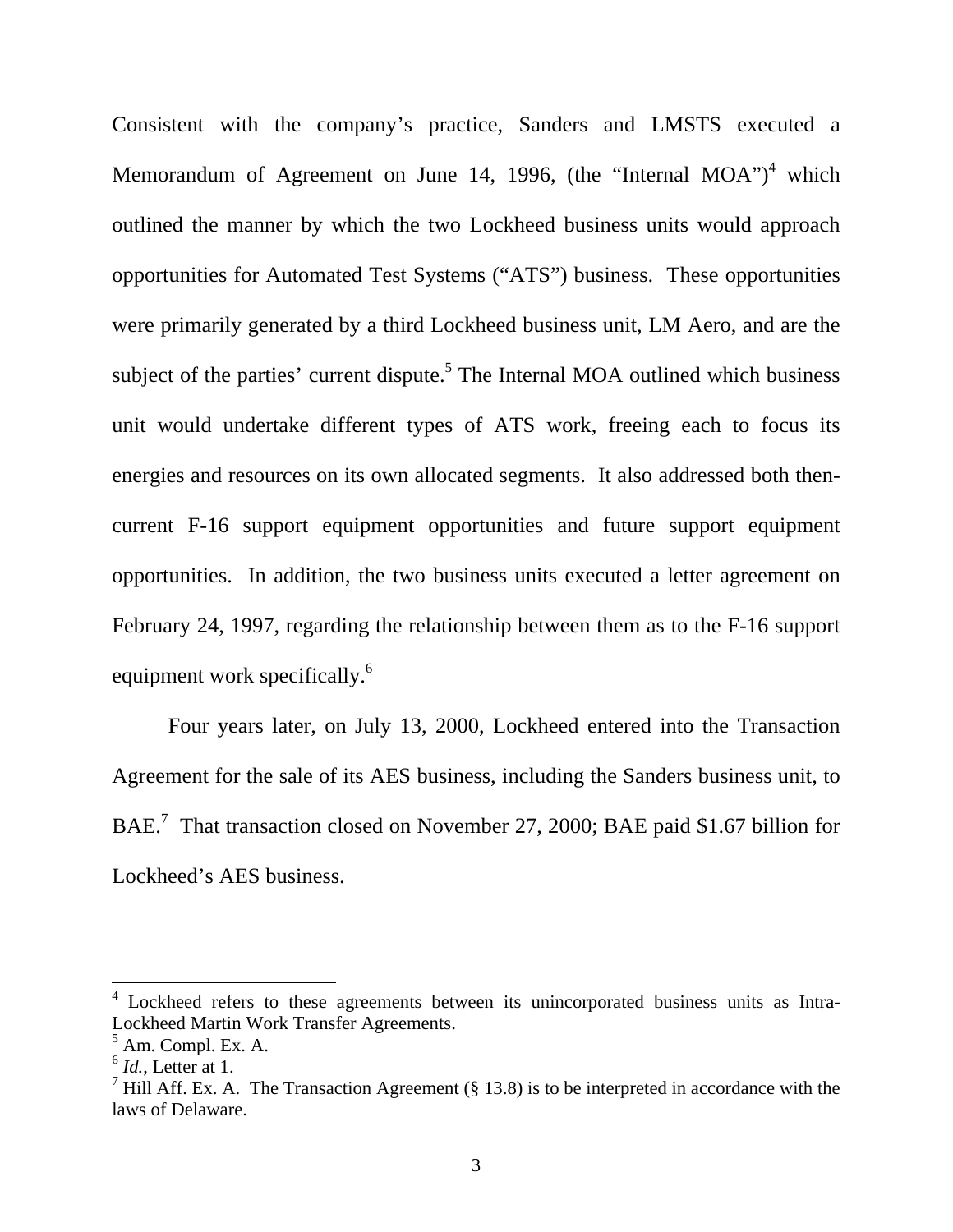The Transaction Agreement provided that the then-current arrangements regarding ATS work would continue after BAE acquired ownership of the AES business. In other words, LMSTS<sup>8</sup> and Sanders would continue to operate under the terms of the Internal MOA even though BAE, a defense industry competitor of Lockheed, would become the new owner of the Sanders business unit. In addition, Lockheed and BAE agreed to execute a new memorandum of agreement memorializing this arrangement reflecting their post-closing rights and obligations regarding AES business opportunities and the Sanders business unit.

That new Memorandum of Agreement (the "MOA") $^9$  was executed between Lockheed and BAE on the same day the AES transaction closed. The MOA is virtually identical to the Internal MOA executed in 1996 between Sanders and LMSTS, then both Lockheed business units. The only difference between the two versions is the substitution of "BAE/Sanders" wherever "Sanders" appeared in the Internal MOA and the incorporation by reference of the 1997 F-16 letter agreement between Sanders and LMSTS.<sup>10</sup> The MOA purports to define "the strategic relationship between LMSTS and Sanders to pursue LM Aero F-16 support equipment outsourcing and [to] establish the general agreement as to how the

<sup>&</sup>lt;sup>8</sup> The original (*i.e.*, "Internal") Memorandum of Agreement and the new Memorandum of Agreement (discussed below) refer to LMISC instead of LMSTS. Again, LMSTS is used here for convenience.

 $9^9$  Amended Compl. Ex. B.

 $10$  MOA  $\,$  6.1.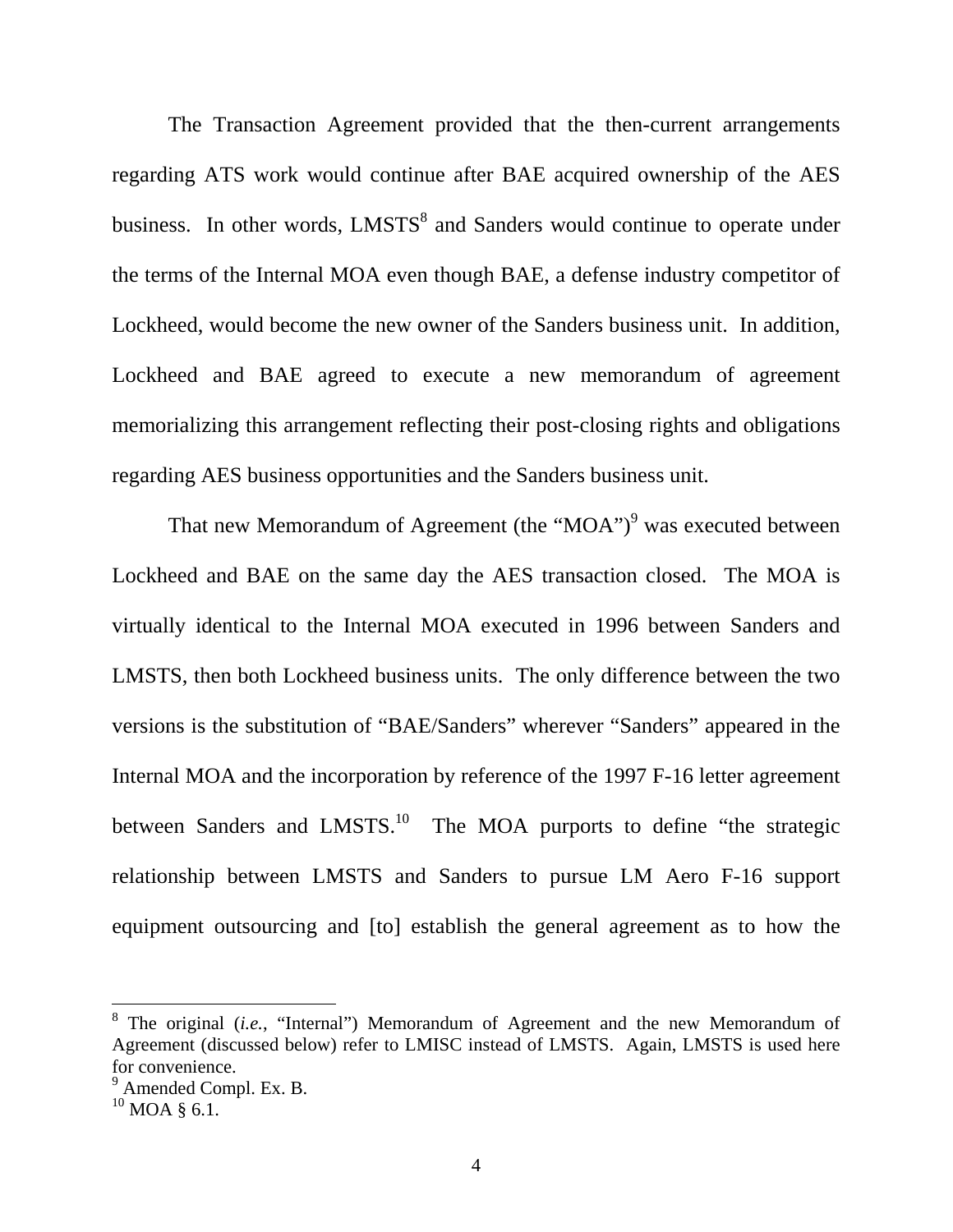partners will approach future [LM Aero]-support equipment outsourcing opportunities and future [Lockheed] corporate-wide internal and non-[Lockheed] external opportunities.<sup>11</sup> The parties expected that the MOA would allow LMSTS and BAE/Sanders to "cooperatively align their respective business strategies to maximize the focus and effectiveness of resources, increase corporate business, and jointly broaden the market aperture for  $ATS$ .<sup> $12$ </sup> The parties agreed that they would "seek to utilize each other's technology, market, and production strengths to achieve and exploit the advantages of joint cooperation."13 In order to allocate the work between them effectively, each party agreed to "focus its business pursuits in its allocated areas and meet together as necessary (as least semi-annually) to review and coordinate pursuit efforts."<sup>14</sup> The parties identified three specific opportunities for joint work: "(a) [LM Aero] F-16 outsourcing (In process/future); (b) [LM Aero] future SE outsourcing (other than F-16); and (c) Internal [Lockheed] corporate (beyond [LM Aero]) and external opportunities."15 Significantly, the parties agreed "to capitalize on the relationship formed by [the MOA] . . . [by] establish[ing] an ATS Coordination Team (ACT). The ACT [was to] consist of an equal number of BAE/Sanders and [LMSTS] members. The ACT

- $^{12}$  *Id.* § 3.0.
- <sup>13</sup> *Id.*

- $14$  *Id.* § 4.0.
- $^{15}$  *Id.*  $\frac{8}{3}$  5.0.

 $11$  *Id.* § 2.0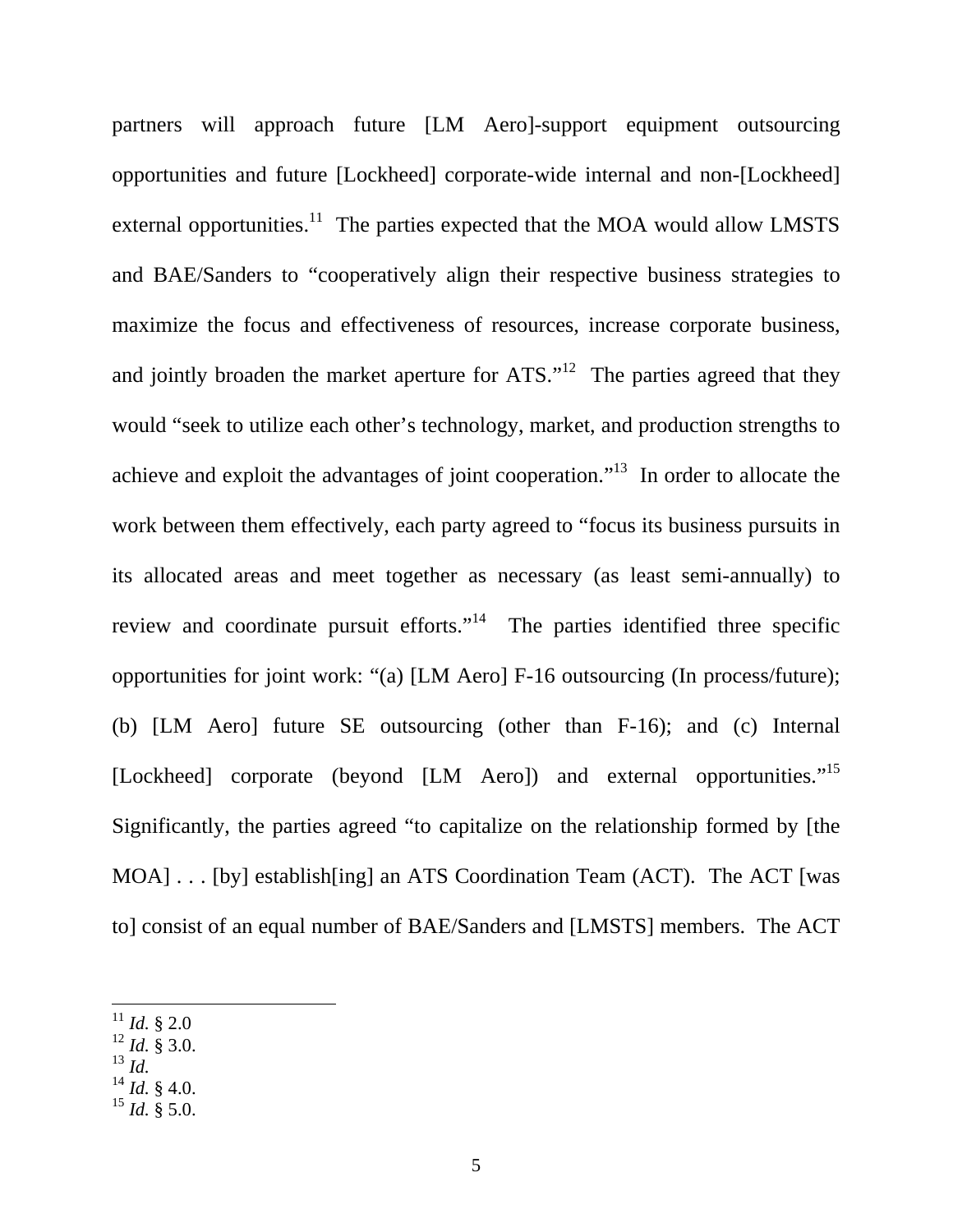[was required to] meet as necessary (at least four times a year) to decide matters of joint ATS business strategy, bid position, and investment plans."<sup>16</sup>

BAE and Lockheed functioned under the MOA until at least 2004. During this period BAE performed contracts valued at over \$2 million in coordination with LMSTS and LM Aero under the MOA.<sup>17</sup>

## C. *The Dispute*

 As of late-2004, or early-2005, BAE suspected that LMSTS might not intend to behave as expected under the MOA. BAE believed new ATS work was being generated by LM Aero's F-35 fighter-jet project, $^{18}$  work that BAE understood as allocated to it under the MOA. While a small engineering services subcontract was allocated to BAE immediately after LM Aero began the F-35 project, $^{19}$  the remaining ATS work for the project, \$1.3 billion of which BAE claims it should be awarded under the MOA, was not progressing as anticipated.

BAE approached Lockheed to address these concerns, and to ensure proper allocation of ATS work arising from the LM-Areo F-35 project. These efforts were unsuccessful. Because BAE is not a part of the Lockheed family, unlike

 $^{16}$  *Id*.

 $17$  Lockheed disputes BAE's contention that contracts in this period were entered pursuant to the MOA. Instead, Lockheed argues they were entered into free from contractual compulsion and based on their independent business value. At this stage, BAE's factual assertions must be accepted.

 $18$  It is expected that the F-35 will replace the F-16.

 $19$  Am. Compl.  $\P$  37.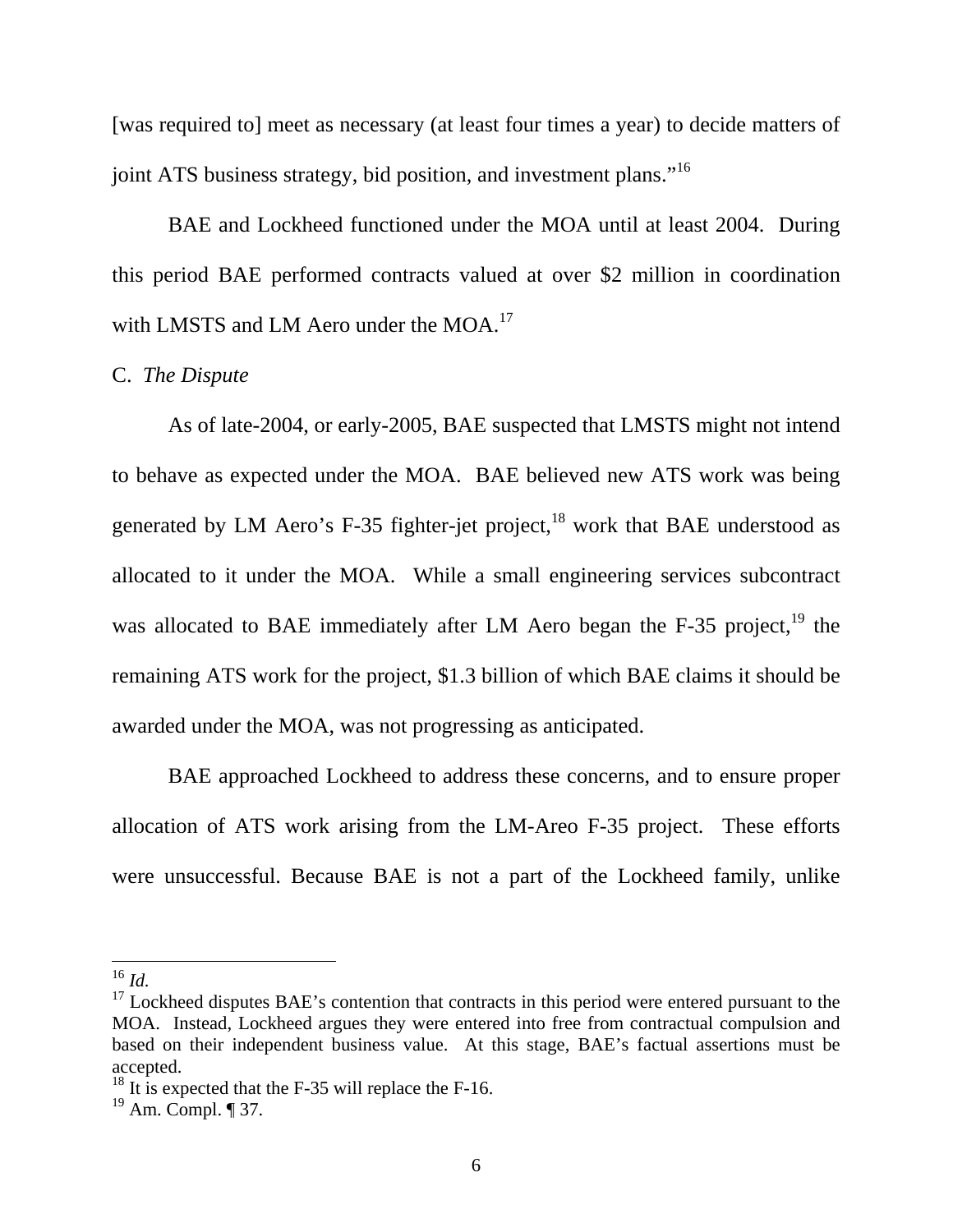LMSTS and LM Aero, and thus not privy to intra-Lockheed work agreements, BAE claims an inability to identify precisely what work, if any, has improperly not been allocated to it. In addition, BAE has learned that, contrary to its reading of the terms of the MOA, LMSTS has developed F-35 support equipment that should have been allocated to BAE under the MOA. As a result, BAE filed this action.

BAE claims that the MOA constitutes an enforceable agreement that Lockheed has now breached. Lockheed argues that the MOA is wholly unenforceable and merely outlines a general approach the two defense industry competitors should follow only when it makes "good business sense" to do so.

### D. *Procedural History*

 BAE filed suit seeking specific performance, or, in the alternative, damages for breach of contract and breach of the implied covenant of good faith and fair dealing. Lockheed moved to dismiss the complaint under Court of Chancery Rule 12(b)(6) for failure to state a claim upon which relief may be granted, or, in the alternative, for a more definite statement. BAE amended its Complaint and added claims for unjust enrichment and declaratory judgment. Lockheed renewed its motion to dismiss. This is the Court's decision on that motion.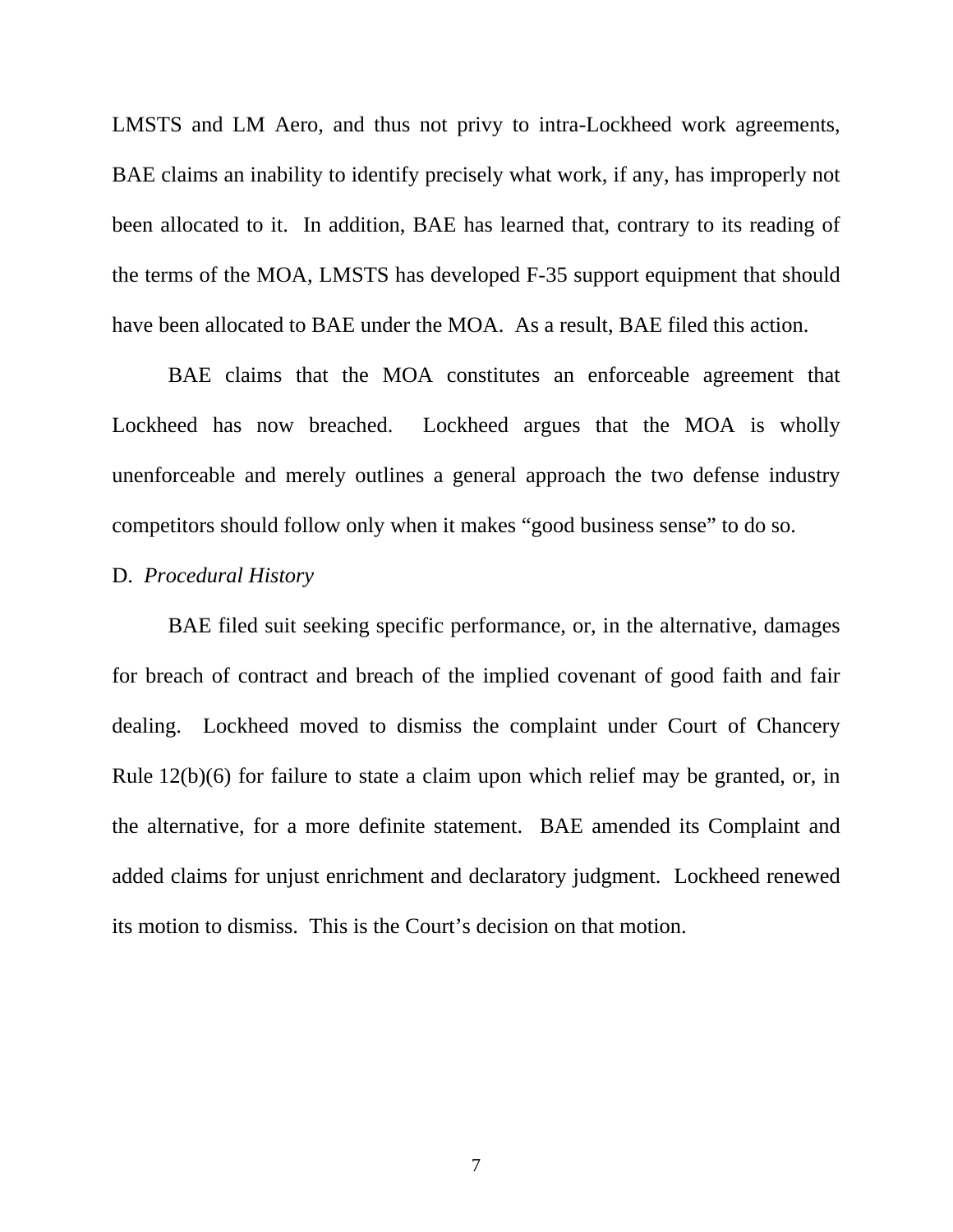#### **II. ANALYSIS**

### A. *Standard for Dismissal under Rule 12(b)(6)*

 The standard for dismissal pursuant to Court of Chancery Rule 12(b)(6) for failure to state a claim upon which relief can be granted is well-established. The motion may be granted only if it appears with reasonable certainty that the plaintiff could not prevail on any set of facts that can be inferred from the pleading.<sup>20</sup> In considering a motion to dismiss, the court is required to assume the truthfulness of all well-pleaded allegations of fact in the complaint.<sup>21</sup> All facts of the pleadings and inferences that can reasonably be drawn therefrom are accepted as true.<sup>22</sup> However, neither inferences nor conclusions of fact unsupported by allegations of specific facts are accepted.<sup>23</sup> That is, the Court need not blindly accept as true all allegations, nor must it draw all inferences from them in plaintiffs' favor unless they are reasonable inferences. $^{24}$ 

### B. *BAE's Direct Contract Claims*

The parties dispute whether the MOA is a binding, enforceable agreement. To survive a motion to dismiss, BAE must plead facts demonstrating: (1) the intent of the parties to be bound to (2) sufficiently definite terms supported by

<sup>20</sup> *Kohls v. Kenetech Corp.*, 791 A.2d 763, 767 (Del. Ch. 2000).

<sup>21</sup> *Gantler*, 2009 WL 188828, at \*5.

 $\int_{23}^{22} \vec{l} \, d$ .<br><sup>23</sup> *Id.* 

<sup>24</sup> *In re Lukens Inc. S'holder Litig.*, 757 A.2d 720, 727 (Del. Ch. 1999).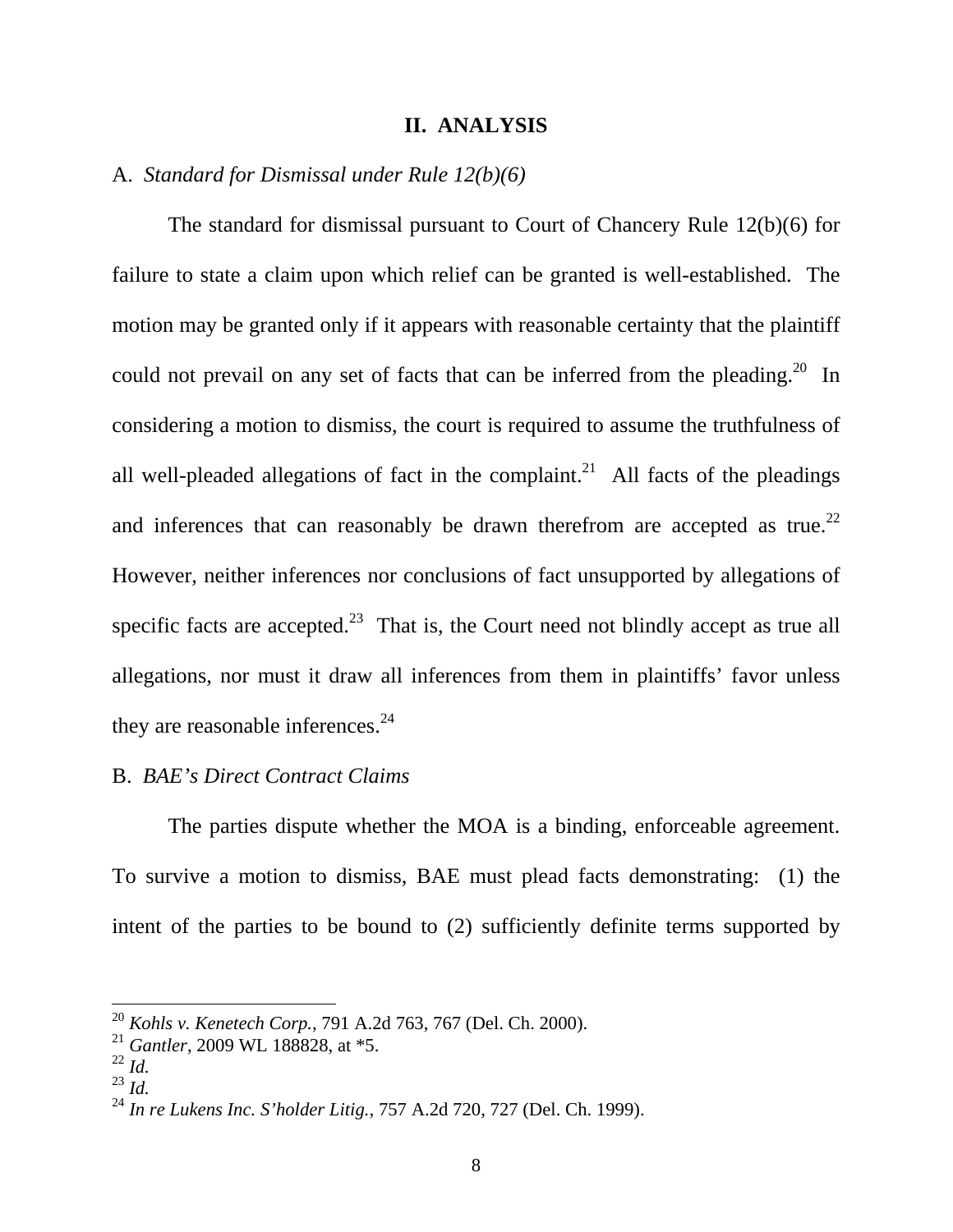(3) consideration.<sup>25</sup> Lockheed does not assert a failure of consideration, and BAE has pled facts sufficiently demonstrating consideration. The Court, therefore, focuses its attention on (1) whether there is any reasonable possibility that BAE could prevail in its attempt to prove intent to be bound on the part of Lockheed and (2) whether it is reasonable to believe, given the facts pled, that the terms of the MOA might be proven sufficiently definite for enforcement.

#### 1. Intent to be Bound

 $\overline{a}$ 

Delaware adheres to the "objective" theory of contracts: a contract's construction should be that which would be understood by an objective, reasonable third party.<sup>26</sup> When measuring whether parties to an agreement intend to be bound to it, their overt manifestations of assent, rather than their subjective desires, control.27 The Court looks for allegations suggesting an objective manifestation of intent to be bound by the MOA.

<sup>25</sup> *Carlson v. Hallinan*, 925 A.2d 506, 524 (Del. Ch. 2006) (contract); *Vale v. Atl. Coast & Inland Corp.*, 99 A.2d 396, 399 (Del. Ch. 1953) (agreement to agree) (under Delaware law, an agreement to agree "will be enforced if the agreement specifies all of the material and essential terms including those to be incorporated in the future contract").

<sup>26</sup> *Cantera v. Marriott Senior Living Servs, Inc.*, 1999 WL 118823, at \*4 (Del. Ch. Feb. 18, 1999).

<sup>27</sup> *Indus. Am., Inc. v. Fulton Indus., Inc.*, 285 A.2d 412, 415 (Del. 1971) (citations omitted); s*ee also Diamond Elec., Inc. v. Del. Solid Waste Auth.*, 1999 WL 160161, at \*3 (Del. Ch. Mar. 15, 1999).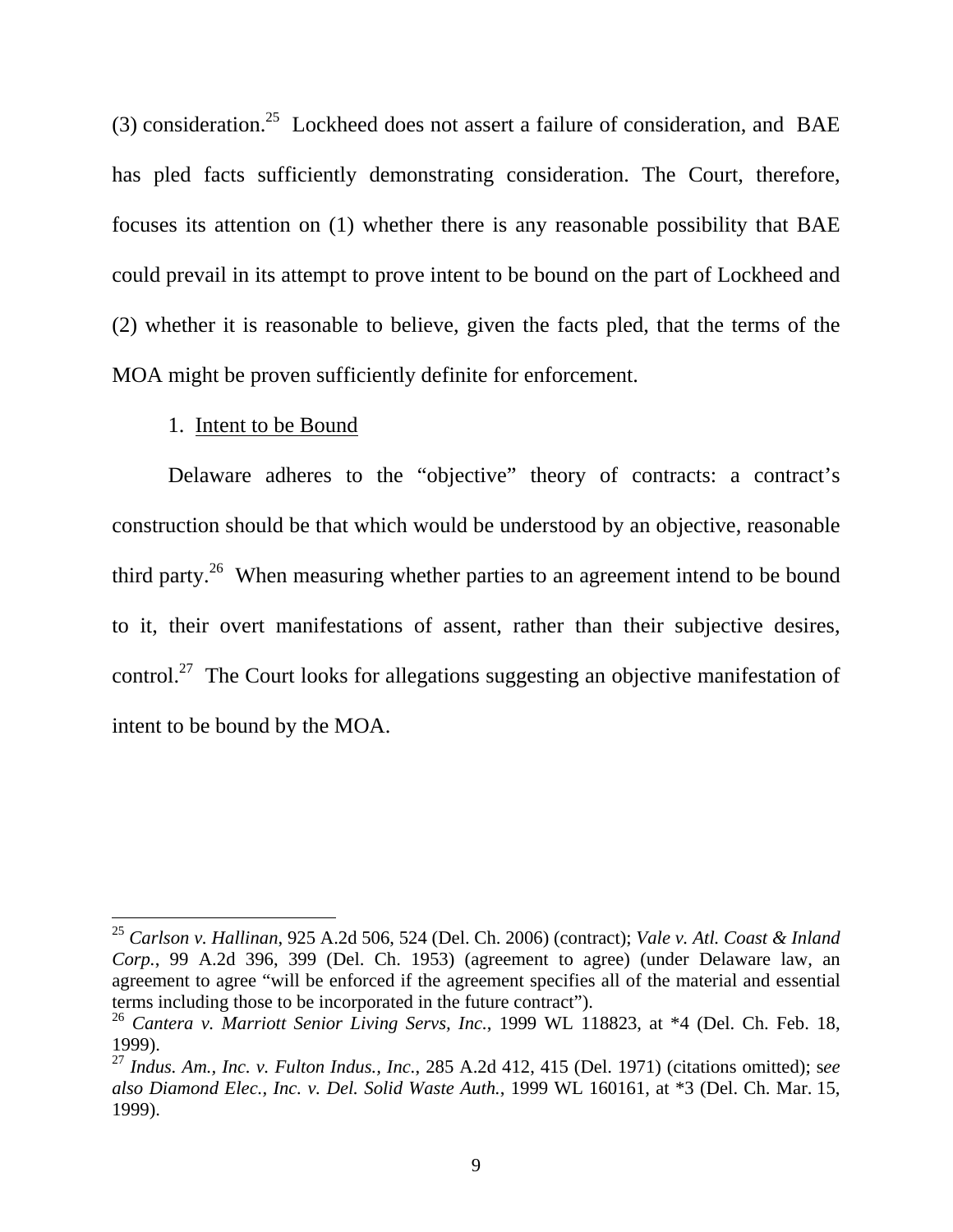Such an intention to be bound by an agreement may be evidenced by continued performance in accordance with an agreement's terms.<sup>28</sup> BAE pleads facts suggesting Lockheed preformed under the terms of the MOA for at least four years following its execution. During this period BAE alleges at least fifteen contracts were performed pursuant to the MOA. This alone might not constitute a sufficient pleading to survive a motion to dismiss—it might not be reasonable to infer that these contracts, in light of the size and scope of both businesses, were entered under the compulsion of the MOA. However, that allegation combined with the execution of the MOA at the same time the Transaction Agreement was executed, and the references to the MOA found within the Transaction Agreement, presents a sufficient pleading of objective facts demonstrating Lockheed's intent to be bound to the MOA to survive Lockheed's motion to dismiss.<sup>29</sup>

<sup>28</sup> *Carlson v. Hallinan*, 925 A.2d 506, 525 (Del. 2006); *see also Honeywell Int'l Inc., v. Air Prods. & Chems. Inc.*, 872 A.2d. 944, 951 (Del. 2005).

<sup>&</sup>lt;sup>29</sup> Moreover, Lockheed, at closing, represented that "[e]ach of the Transaction Documents [including the MOA] to which any Seller Company is a party constitutes or will constitute at Closing a legal, valid and binding agreement of the applicable Seller Company, enforceable against it in accordance with its terms . . . ." Trans. Agr., at § 3.01; Trans. Agr. Ex. B, at § B.02. This fairly shows that Lockheed intended to be bound by the MOA. Thus, if the substance of the agreement can be ascertained, the Amended Complaint fairly alleges that Lockheed intended to perform those substantive obligations. The obverse—if the substance of the agreement cannot be ascertained, then Lockheed did not intend to be subject to some duty that no one can define may be a trivial observation, but it does reinforce the fundamental aspect of this case, which is whether the MOA is vague and indefinite and, thus, not susceptible of enforcement.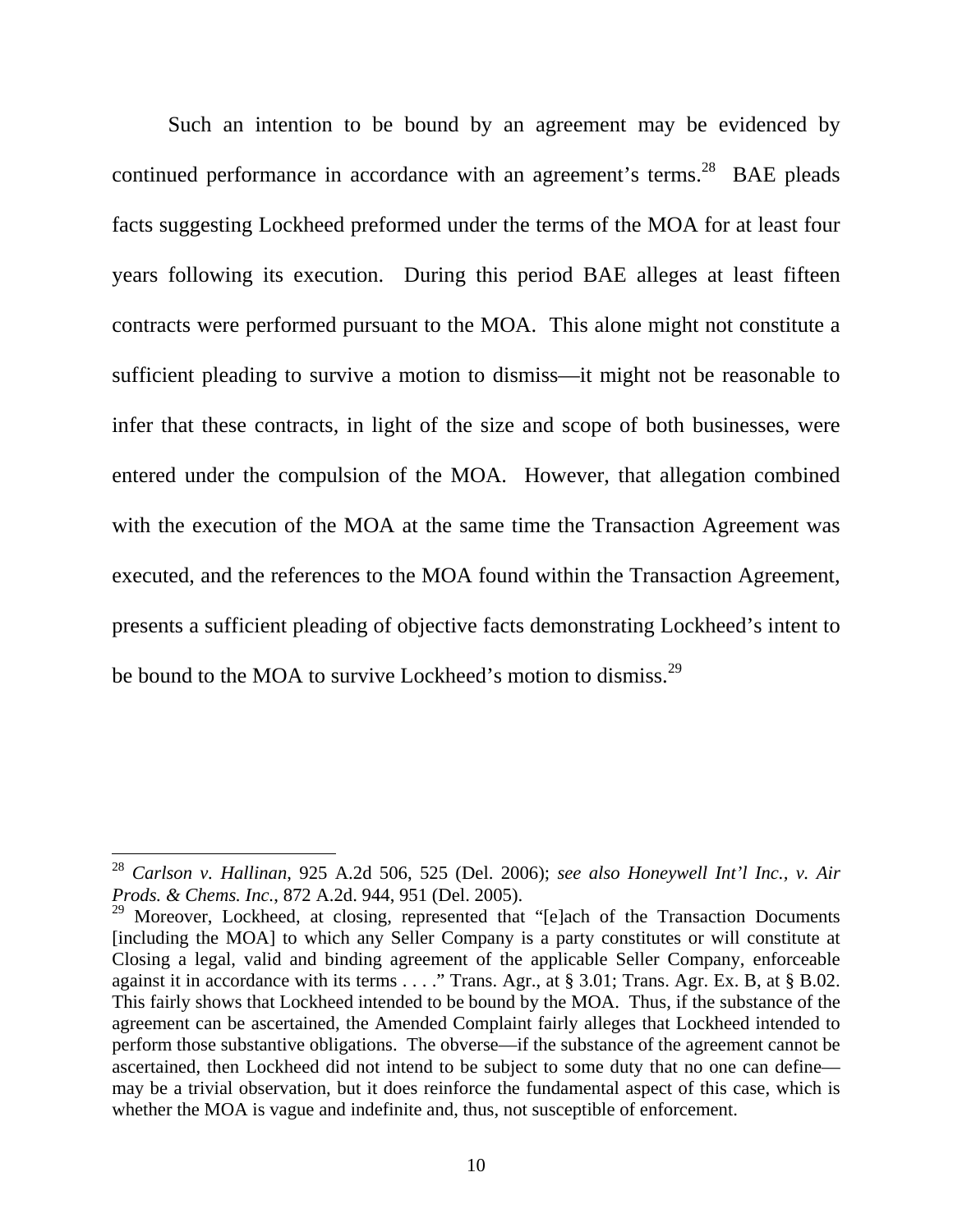# 2. Indefiniteness as to Pricing, Work Division, and Party Responsibility

Delaware courts will not enforce an agreement that is indefinite as to any material or essential term.<sup>30</sup> Lockheed argues that the absence of pricing terms or a pricing structure, and insufficiently definite terms governing how future ATS work and responsibility would be allocated renders the MOA unenforceable, and, thus, BAE's breach of contract claim should be dismissed.<sup>31</sup>

A motion to dismiss tests the sufficiency of the allegations made in the plaintiff's complaint. For the purposes of the motion the Court accepts the allegations made in a complaint, and determines whether those allegations are insufficient as a matter of law to sustain a requested cause of action. The standard has been called "plaintiff friendly"<sup>32</sup> because it is. The Court need not determine what a given cause of action will ultimately bear. Rather, the Court passes judgment on whether the facts alleged in the Amended Complaint state a claim. BAE's Amended Complaint narrowly survives this scrutiny and, therefore, cannot be dismissed.<sup>33</sup>

<sup>30</sup> *Hindes v. Wilmington Poetry Soc'y*, 138 A.2d 501, 503 (Del. Ch. 1958); *Most Worshipful Prince Hall Grand Lodge of Free and Accepted Masons of Del.*, 80 A.2d 294, 295 (Del. Ch. 1951).

 $31$  Lockheed's Opening Br. at 11-14.

<sup>32</sup> *Alliance Data Sys. Corp. v. Blackstone Capital Partners V.L.P.*, 2009 WL 117563, at \*3 (Del. Ch. Jan. 15, 2009).

 $33$  Lockheed represented that the transaction documents, including the MOA, would constitute a "legal, and binding agreement . . . enforceable . . . in accordance with its terms . . . except as [to circumstances not applicable here]." Trans. Agmt., Ex. B, § B.02. BAE understandably has not taken kindly to Lockheed's advancing a position that is directly at odds with a representation that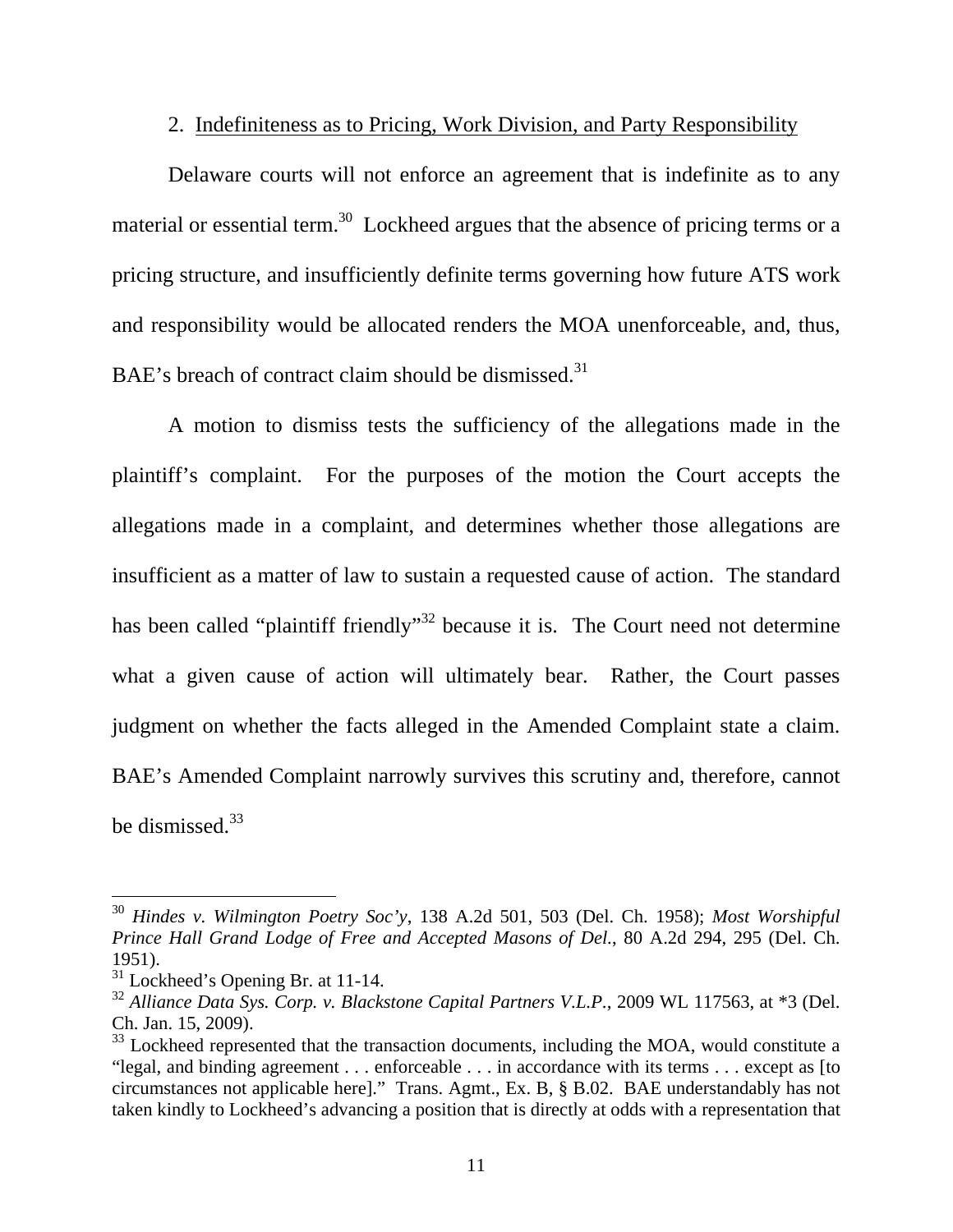The Amended Complaint contains two distinct allegations that preclude dismissal. The first is the allegation that the MOA requires Lockheed to offer BAE an opportunity to participate in the pursuit of ATS business opportunities as they arrive.<sup>34</sup> This allegation sufficiently implicates a situation where the indefiniteness Lockheed complains of might be excused, and as a result renders BAE's Amended Complaint sufficient to survive Lockheed's motion to dismiss.

First, the right BAE claims is something in the nature of a "right to bid" on certain ATS opportunities. Throughout its complaint BAE alleges a scenario where, as ATS opportunities arise, LMSTS and BAE would work together in the hopes of winning pending ATS work opportunities from LM Aero. This scenario would necessarily leave negotiations over pricing, work allocations, conditions, and other responsibilities for later determination on a project-by-project basis.<sup>35</sup> Whether or not BAE would ultimately win a particular ATS opportunity would depend on that price and scope negotiation. Indeed, the Amended Complaint

induced BAE to enter into the Transaction. *See* BAE's Answering Br. at 23, 47. BAE, although not bringing a claim based on that representation, has suggested that Lockheed has waived, or is estopped from, arguing that the MOA is too vague to be enforced. *Id.* at 23-24. Waiver and estoppel are truly not responsive to Lockheed's indefiniteness argument. Even if Lockheed may fully and fairly be charged with the consequences of both waiver and estoppel, that would not resolve BAE's dilemma if the MOA is indefinite. If the MOA is indefinite and, thus, no one can figure out the contractual duty that it imposed on Lockheed, then there is nothing for the Court to enforce. Waiver and estoppel, wonderful doctrines that they may be, cannot fill the void resulting from the absence of a definitive contractual undertaking.

<sup>34</sup> Am. Compl. ¶ 22, 36; Tr. at 40, 52.

<sup>35</sup> *See Seidensticker v. Gasparilla*, 2007 WL 1930428, at \*5 (Del. Ch. June 19, 2007) ("A contract does not fail simply because the price is not specified."). However, there must be some practicable method to determine necessary pricing. *Id.*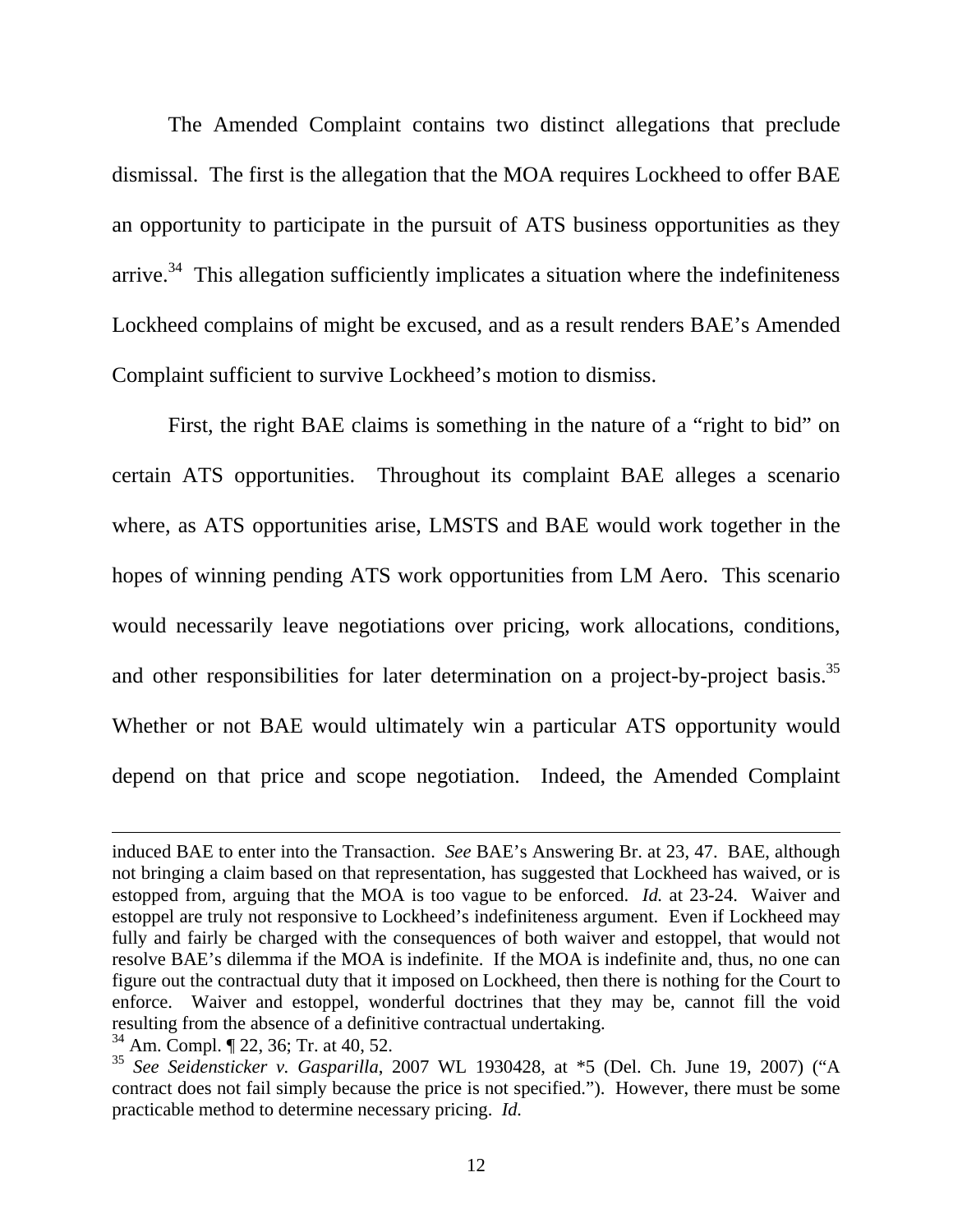suggests that ultimate allocation of ATS work to BAE would depend entirely upon its agreement to pricing and other work terms set by LM Aero.<sup>36</sup> Nevertheless, BAE would be given a "sporting chance" to participate in the work by virtue of the MOA. Given this allegation, the Court cannot dismiss the Amended Complaint for a lack of definiteness.<sup>37</sup>

In addition, the Court cannot, in this context, find the MOA too indefinite for enforcement as to which projects BAE would enjoy such a "right to bid." The structures determining work allocation found in the MOA at Section 4.0, vague as they may seem, might reasonably prove sufficiently definite when viewed in light of industry norms.38 Indeed, BAE alleges that at least 15 contracts have been preformed with Lockheed since the execution of the MOA, a fact suggesting a workable protocol exists in the MOA. Further, the Court cannot limit that protocol to F-16 work alone. Although Lockheed concedes a separate, binding, agreement governs F-16 related work, the Amended Complaint contains the allegation of at

 $36$  Am. Compl.  $\llbracket 26, 37$ . BAE's Answering Brief supplies a clearer discussion of how future pricing issues would be resolved, including a more direct allegation that an existing bid process is already in place from which pricing is objectively determined. Allegations of fact found in a party's briefing, but absent from a party's complaint, however, cannot properly be considered by the Court. *Fagnani v. Integrity Finance Corp.*, 167 A.2d 67, 74 (Del. Super. 1960).

 $37$  BAE may be contending that its rights under the MOA extend indefinitely. Two of the three opportunities for termination of the MOA relate exclusively to F-16 work, leaving only "mutual written consent" as a means of termination. MOA § 5.4. One wonders if Lockheed intended to subject itself to such an open-ended obligation, but that is a question beyond the scope of the Court's current task.

<sup>38</sup> Industry norms occasionally may supply needed precision. *See* RESTATEMENT (SECOND) OF CONTRACTS § 33 cmt. e (1981); 12 WILLISTON ON CONTRACTS § 34:12 (4th ed. 2007) (incorporation of usage and custom).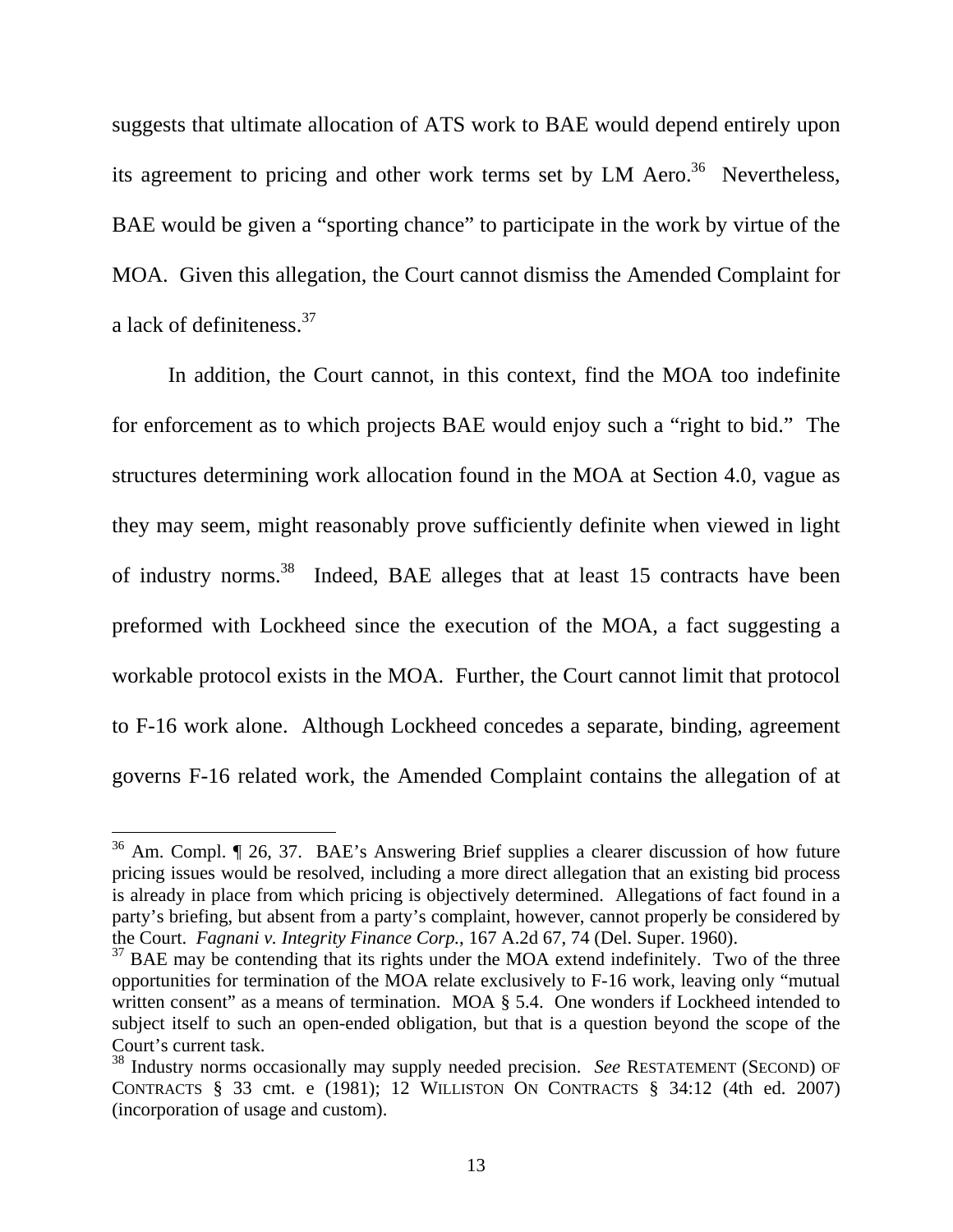least one F-35 related contract between the parties.<sup>39</sup> The Court cannot simply read the MOA and conclude that F-35 contracts are not subject to the MOA. These contracts support BAE's position that despite the absence of pricing and work allocation terms in the MOA, some structure exists between the parties for determination of those issues, and the Court cannot conclude on a motion to dismiss that the MOA is unenforceable.<sup>40</sup>

 Second, BAE alleges obligations that are sufficiently definite for enforcement. Most directly, BAE alleges that the MOA requires the parties to "meet together as necessary to coordinate their pursuit activities."<sup>41</sup> This obligation is allegedly created in Section 6.1 of the MOA, requiring the "ACT" to meet "at least four times a year" for the purposes of discussing ATS opportunities.42 Although Lockheed suggests that the absence of disclosure obligations from the MOA would render such a "meet and confer" obligation illusory, or valueless, the Court cannot dismiss BAE's position that value exists in this right to meet regularly with a fellow member of the defense industry, even without contractual disclosure obligations. More importantly for the purposes of this motion, BAE has pled facts sufficient to find that this binding obligation

 $39$  Am. Compl.  $\llbracket$  37 ("BAE was awarded purchase order number 99M017234 for JSF [the F-35] Technical Services.").

 $^{40}$  BAE has not identified any particular work upon any certain terms to which it was entitled.  $^{41}$  *Id.* ¶ 51.

 $42$  MOA §§ 5.0, 6.1; Tr. at 45, 58.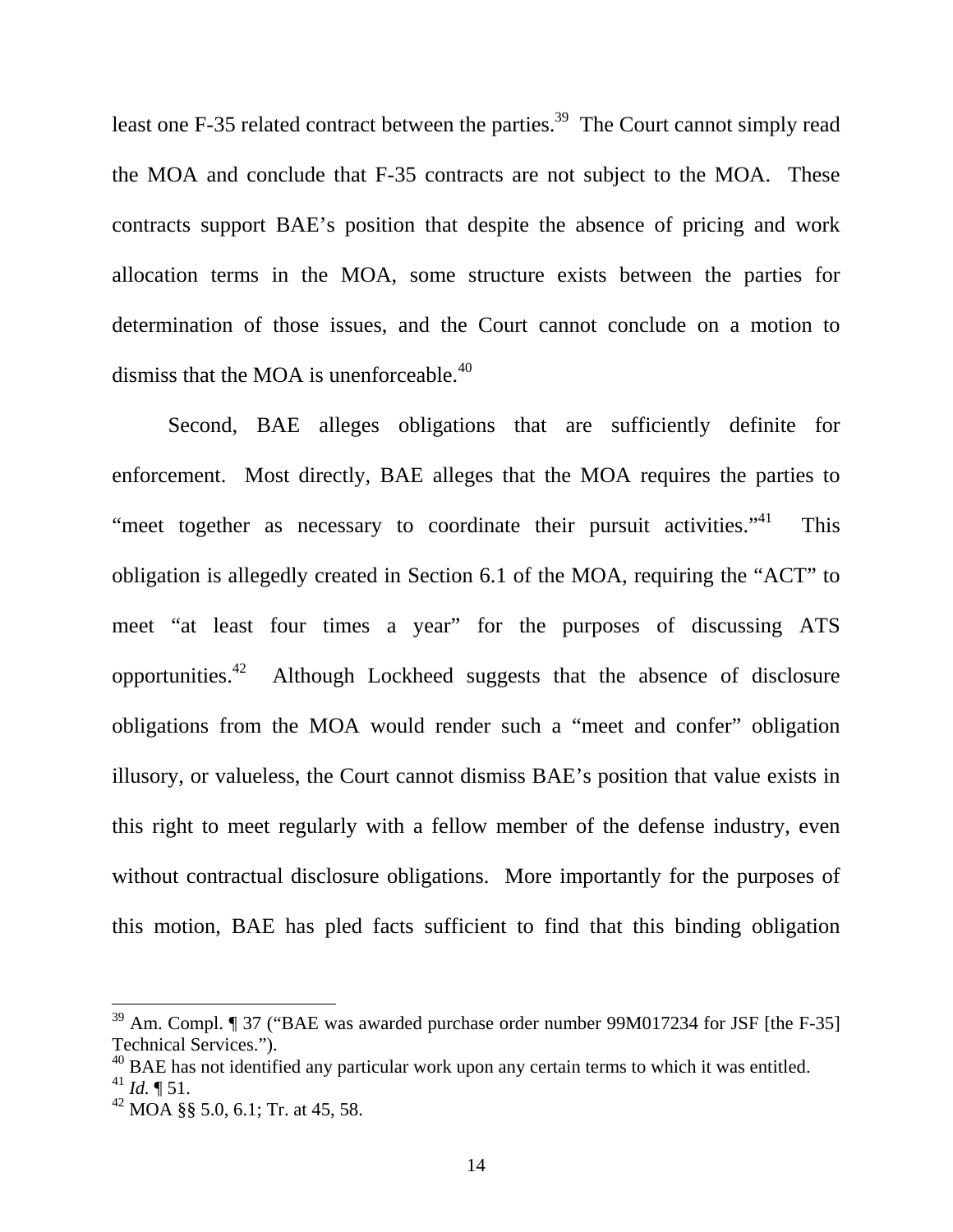exists, in a form definite enough for enforcement, and has been breached.<sup>43</sup> In sum, a rough skeleton of definite obligations exists in the MOA upon which prior course of dealings and industry custom could, by reasonable inference, add sufficient flesh to justify enforcement of the resulting form. At this stage, such reasonable inferences drawn from the facts pled in the Amended Complaint, and accepted as true, escort this claim past Lockheed's motion.

Finally, BAE seeks an excuse for the lack of definiteness by pointing out that other courts have enforced similar agreements in the government contracting industry, often called "teaming agreements," in the face of similar objections that the agreements were too indefinite to enforce.<sup>44</sup> Simply because other government contracting industry agreements have survived similar challenges in other courts does not mean every agreement should survive those same challenges. A brief survey of cases involving teaming agreements proves the point.<sup>45</sup> Maybe more importantly, comparisons to teaming agreements would not necessarily change the

 $43$  Tr. at 58.

<sup>44</sup> BAE's Answering Br. at 29-30 (citing *EG & G, Inc. v. The Cube Corp.*, 2002 WL 31950215 (Va. Cir. Ct. 2002)).

<sup>45</sup> *Compare Air Tech. Corp. v. Gen. Elec. Co.*, 347 Mass. 613 (Mass. 1964) (enforcing teaming agreement entered to fulfill U.S. Air Force contract despite a finding that precise pricing and scope of work terms were not identified) *with W.J. Schafer Assocs., Inc. v. Cordant, Inc.*, 254 Va. 514, 493 S.E.2d 512 (1997) (refusing enforcement of teaming agreement entered to fulfill U.S. Air Force contract on grounds that parties had not reached mutual agreement on, *inter alia*, product pricing).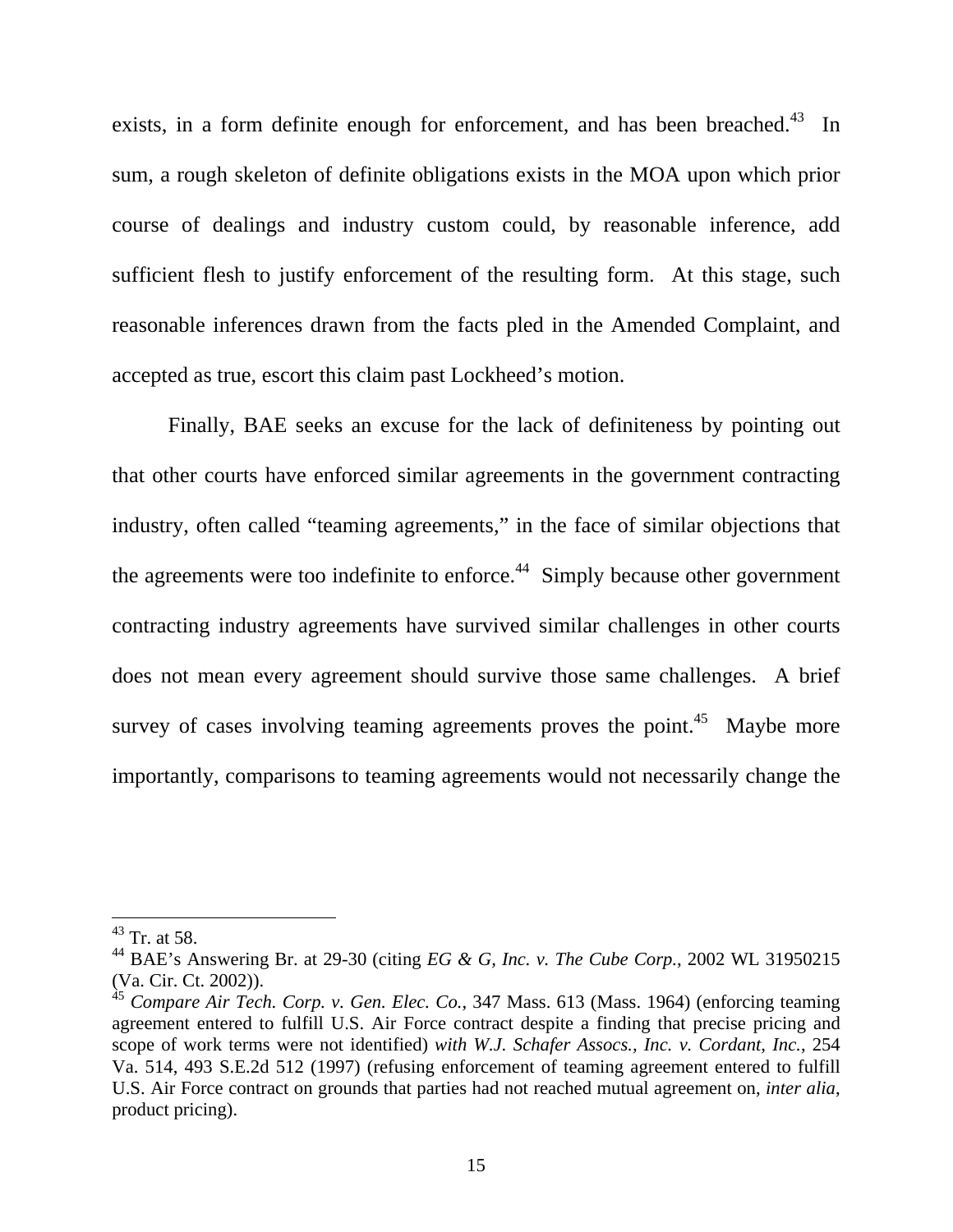standards by which the MOA is evaluated.<sup>46</sup> In light of the Court's earlier conclusion, resolution of this contention is not now necessary.47

### C. *BAE's Good Faith and Fair Dealing Claim*

 $\overline{a}$ 

 BAE, perhaps recognizing that the MOA does not expressly require Lockheed to share news of various work opportunities with it, invokes the covenant of good faith and fair dealing to impose a duty on Lockheed to provide such information, lest the undertaking and agreement be illusory.

The covenant of good faith and fair dealing is implied in all contracts governed by Delaware law.<sup>48</sup> The covenant is designed to protect the "spirit of an agreement when, without violating an express term of the agreement, one side uses oppressive or underhanded tactics to deny the other side the fruits of the parties' bargain."49 The covenant functions by requiring the Court to discover additional terms from an agreement; terms in line with the spirit of the agreement but absent from those expressed by the parties.

 $46$  There is reason to doubt the validity of such comparisons. Teaming agreements generally cover a single, specific acquisition, project or bid, instead of the indefinite relationship alleged by BAE. *See generally* 48 C.F.R. § 9.6 *et seq* (2004).

 $47$  BAE, nonetheless, must confront some difficult obstacles as it moves beyond the motion to dismiss stage. If LMSTS and BAE had tried, but failed, to come to an understanding about F-35 work, what would be its claim? How would it be valued? How would it be enforced? Or, is this litigation about the allocation of real work or is simply about the "value of a chance"? This case amply demonstrates the perils and shortcomings of any arrangement that sounds like an agreement to agree.

<sup>48</sup> *Chamison v. HealthTrust, Inc.-Hosp. Co.*, 735 A.2d 912, 920 (Del. Ch. 1999). <sup>49</sup> *Id.*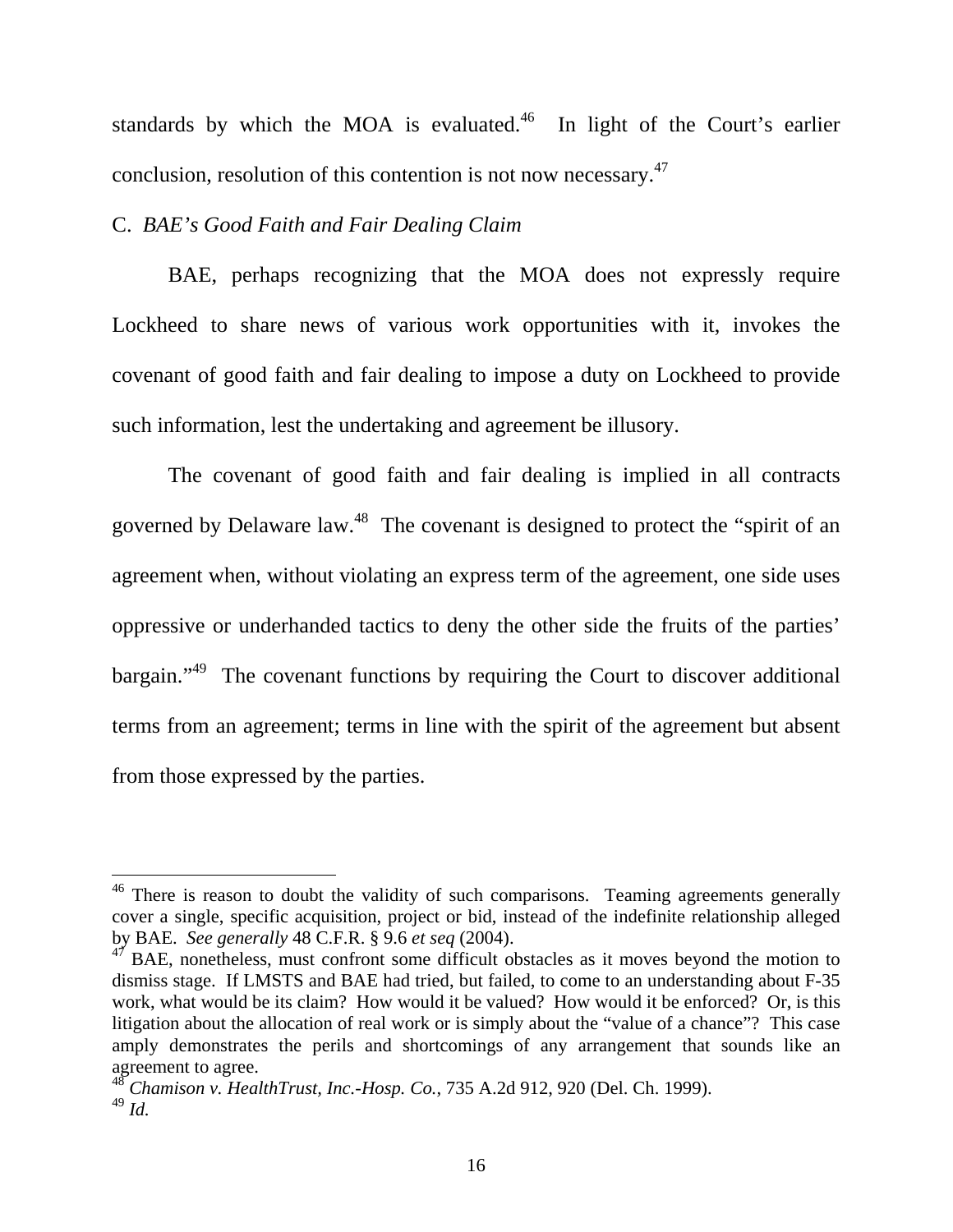This claim must also survive Lockheed's motion to dismiss. BAE claims that Lockheed's failure to disclose ATS work opportunities allocated to BAE under the MOA constitutes a breach of the covenant. BAE alleges that LMSTS, by virtue of its position as a Lockheed subsidiary, is denying BAE the benefit of their agreement by refusing to implement the MOA. This is accomplished by simply refusing to provide BAE with notice of LM Aero opportunities. LMSTS is capable of this because it will have knowledge of ATS opportunities within the Lockheed family. If true, this behavior could violate the implied covenant.<sup>50</sup>

Although Lockheed accurately notes that the MOA imposes no notification requirements,  $51$  the covenant might imply a notice provision were BAE successful in proving its reading of the agreement to be correct. If the parties agreed to a "right to bid" arrangement it seems elementary that an obligation to notice bid opportunities would be included where only one party has information regarding those opportunities. BAE accuses Lockheed of a failure to notify it of allocated ATS opportunities as they came available. The covenant could be found to require the addition of a notification term and BAE has pled facts sufficient to sustain a

<sup>50</sup> *See Breakaway Solutions, Inc. v. Morgan Stanley & Co.*, 2004 WL 1949300, at \* 12 (Del. Ch. Aug. 27, 2004).

<sup>&</sup>lt;sup>51</sup> Lockheed's Opening Br. at 17-18.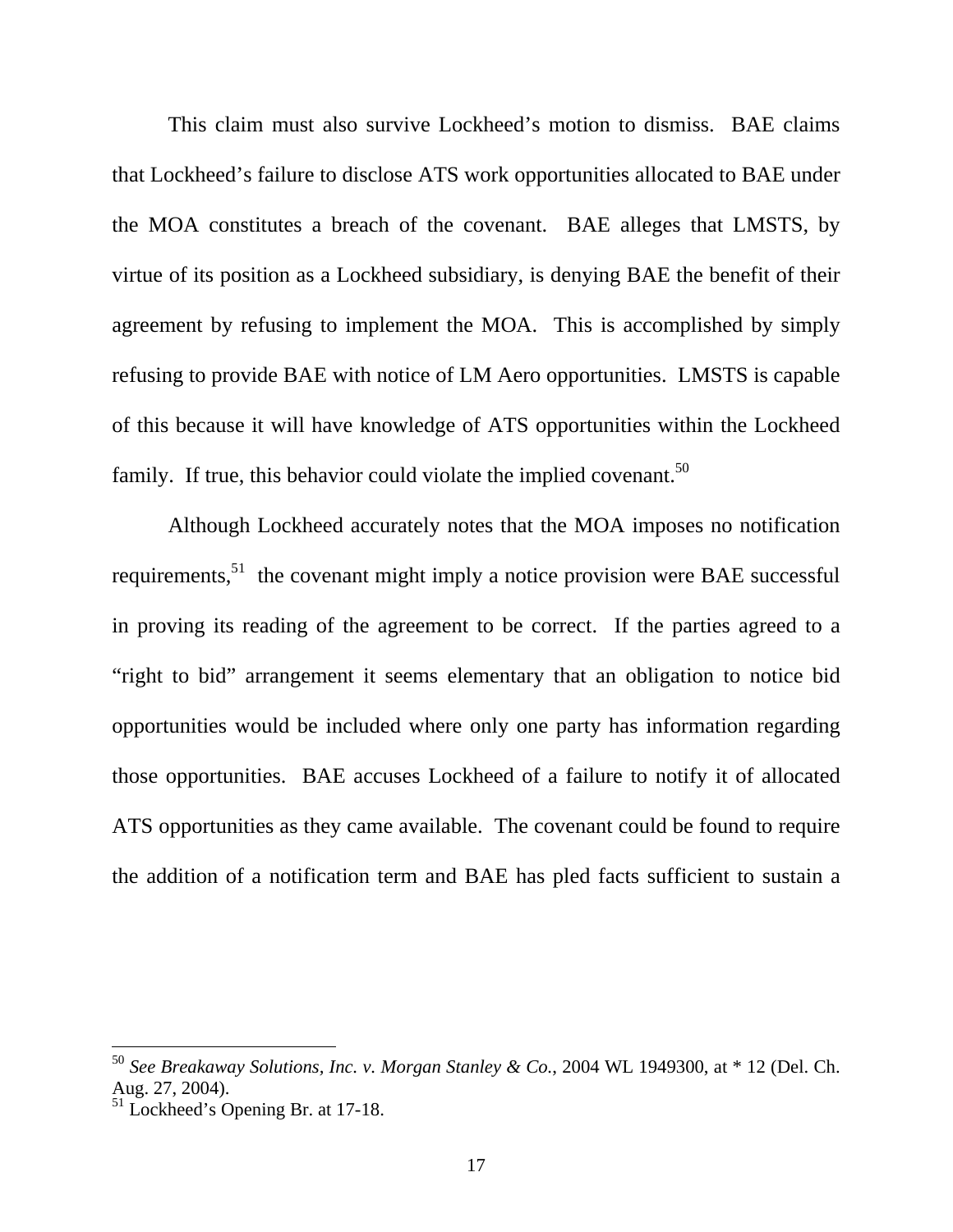cause of action for its breach. The Court may not dismiss this claim under Court of Chancery Rule  $12(b)(6)$ .<sup>52</sup>

### D. *Equitable Claims*

 $\overline{a}$ 

#### 1. BAE's Specific Performance Claim

Under Delaware law, a party seeking specific performance must establish, by clear and convincing evidence, that (1) a valid, enforceable, agreement exists between the parties; (2) the party seeking specific performance was ready, willing, and able to perform under the terms of the agreement; and (3) a balancing of the equities favors an order of specific performance.<sup>53</sup> The decision as to the availability of specific performance rests within the sound discretion of this Court.54

 As discussed above, it is reasonably conceivable that BAE could demonstrate the existence of an enforceable agreement on the facts alleged. Therefore, the Court cannot conclude, on the facts presented here, that BAE would fail the higher clear and convincing standard required for specific performance. BAE has pled facts supporting an enforceable agreement, of some scope, and

 $52$  The viability, however limited it may be, of the implied covenant is tied to the underlying viability of the MOA. The implied covenant seems not to have any independent application in the absence of a duty imposed by the MOA on Lockheed to allow BAE a "right to bid" on relevant opportunities.

<sup>53</sup> *Szambelak v. Tsipouras*, 2007 WL 4179315, at \*4 (Del. Ch. Nov. 19, 2007) (citing *Safe Harbor Fishing Club v. Safe Harbor Realty Co.*, 107 A.2d 635, 638 (Del. Ch. 1953)).

<sup>54</sup> *Gildor v. Optical Solutions, Inc.*, 2006 WL 1596678, at \* 10 (Del. Ch. June 5, 2006).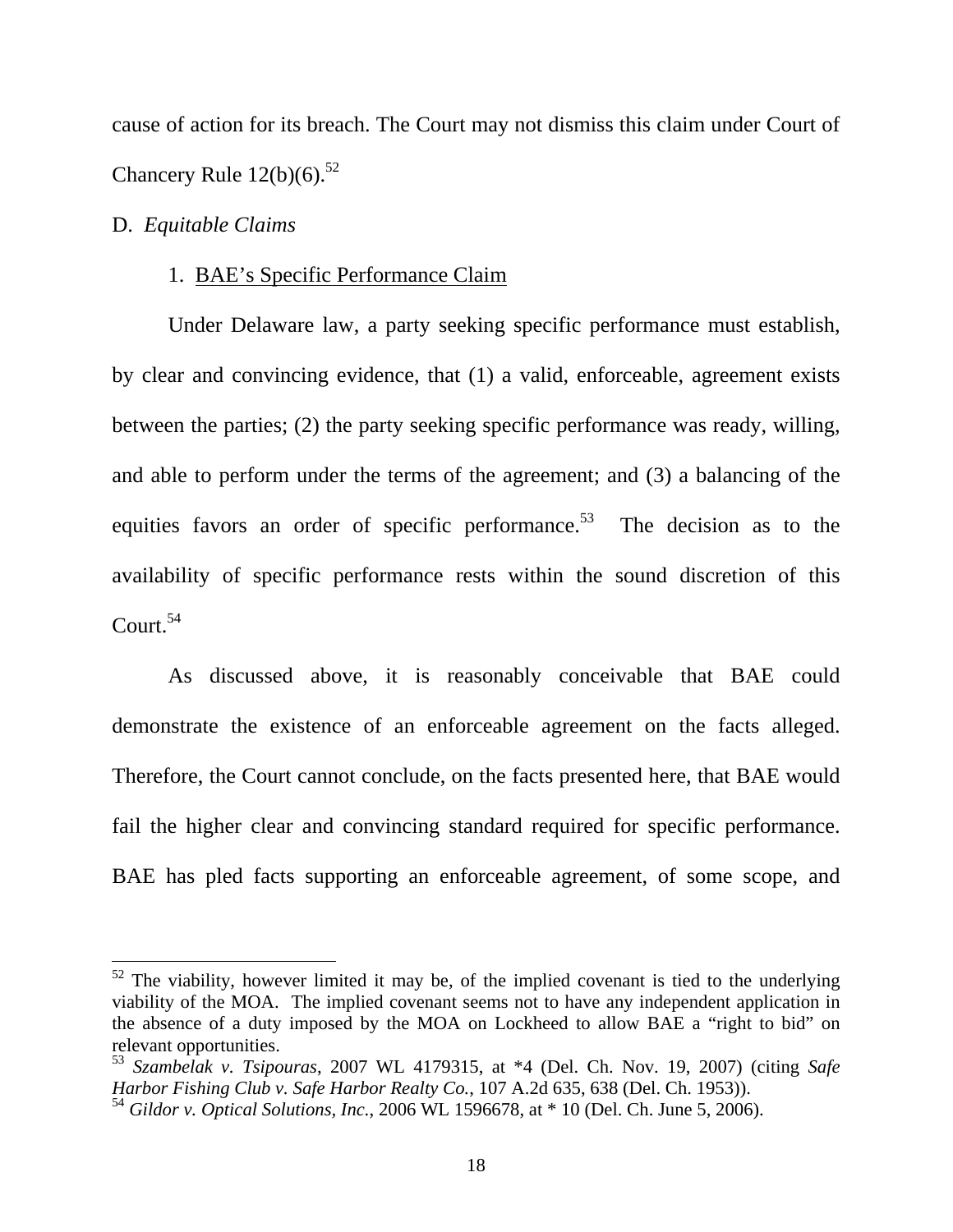claims to be willing and able to perform. The Court, at this stage, is unable to balance the respective equitable justifications for or against the remedy. Thus, BAE's claim for this form of relief survives.

Further, because the scope and obligations of the MOA remains unclear the Court cannot yet find as a matter of law that the enforcement of a specific performance remedy would be unduly burdensome on the Court. Were BAE to prove the MOA to be a binding agreement, but succeeded in establishing only the most rudimentary obligations, specific performance might prove a manageable remedy. Given this possibility the Court cannot dismiss BAE's specific performance claim at this stage.

### 2. BAE's Unjust Enrichment Claim

 $\overline{a}$ 

Unjust enrichment is the "unjust retention of a benefit to the loss of another, or the retention of money or property of another against the fundamental principles of justice or equity or good conscience."55 In order to recover on a claim of unjust enrichment, a plaintiff must prove: "(1) an enrichment, (2) an impoverishment, (3) a relation between the enrichment and impoverishment, (4) the absence of justification, and (5) the absence of a remedy provided by law."<sup>56</sup> Of primary importance to BAE's claim for unjust enrichment, however, is not consideration

<sup>55</sup> *Fleer Corp. v. Topps Chewing Gum, Inc.*, 539 A.2d 1060, 1062 (Del. 1988).

<sup>56</sup> *Jackson Nat. Life Ins. Co. v. Kennedy*, 741 A.2d 377, 393-94 (Del. Ch. 1999) (citing *Cantor Fitzgerald, L.P. v. Cantor*, 724 A.2d 571, 585 (Del. Ch. 1998)).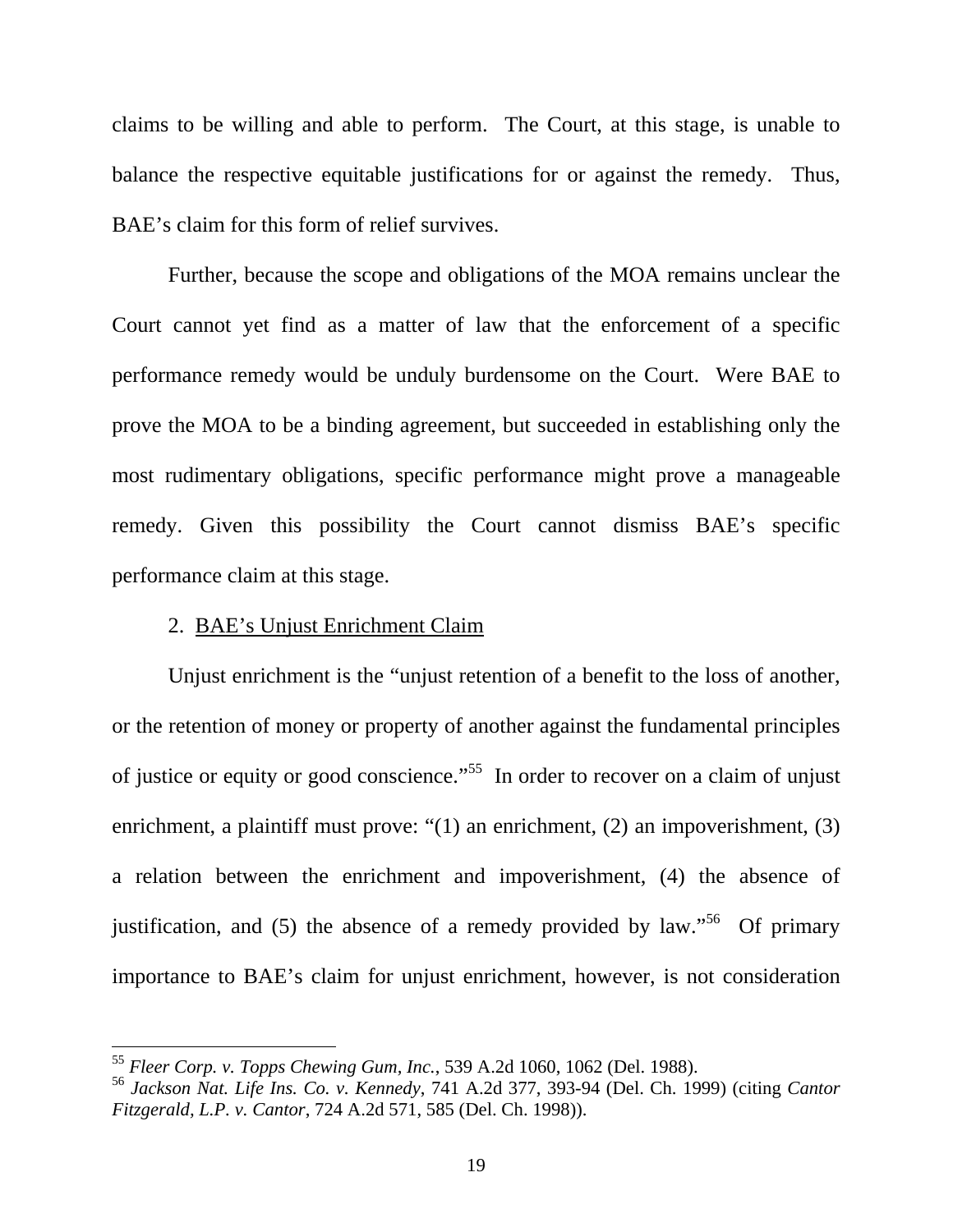of the elements necessary to prove the claim, but instead the threshold inquiry a court must first engage in: inquiring whether a contract already governs the relevant relationship between the parties.<sup>57</sup> If a contract comprehensively governs the parties' relationship, then it alone must provide the measure of the plaintiff's rights and any claim of unjust enrichment will be denied.<sup>58</sup>

BAE claims that it has conferred a benefit upon Lockheed, and is directly impoverished thereby, in two respects. First, BAE paid \$1.67 billion under the Transaction Agreement "based (in part) upon Lockheed Martin's agreement to enter into the MOA and the Transaction Agreement's representation that the MOA is a valid, legal and binding obligation."<sup>59</sup> Second, BAE claims that Lockheed is unjustly "enriched at the expense of BAE by keeping ATS work opportunities that should have been allocated to BAE and reaping the profit therefrom."<sup>60</sup> BAE claims to have suffered a direct and related impoverishment "because it has not received the revenue it would have earned from the ATS work opportunities that should have been allocated to  $[BAE]$ ."<sup>61</sup> In both instances a contract governs the relevant rights between the parties and an unjust enrichment claim cannot lie.

<sup>57</sup> *Bakerman v. Sidney Frank Importing Co., Inc.*, 2006 WL 3927242, at \*18 (Del. Ch. Oct. 16, 2006).

<sup>58</sup>*See id.*; *ID Biomedical Corp. v. TM Tech., Inc.*, 1995 WL 130743, at \*15 (Del. Ch. Mar. 16, 1995).

 $^{59}$  BAE's Answering Br. at 46; Am. Compl.  $\P$  71.

 $60$  Am. Compl. ¶ 72.

 $^{61}$  *Id.*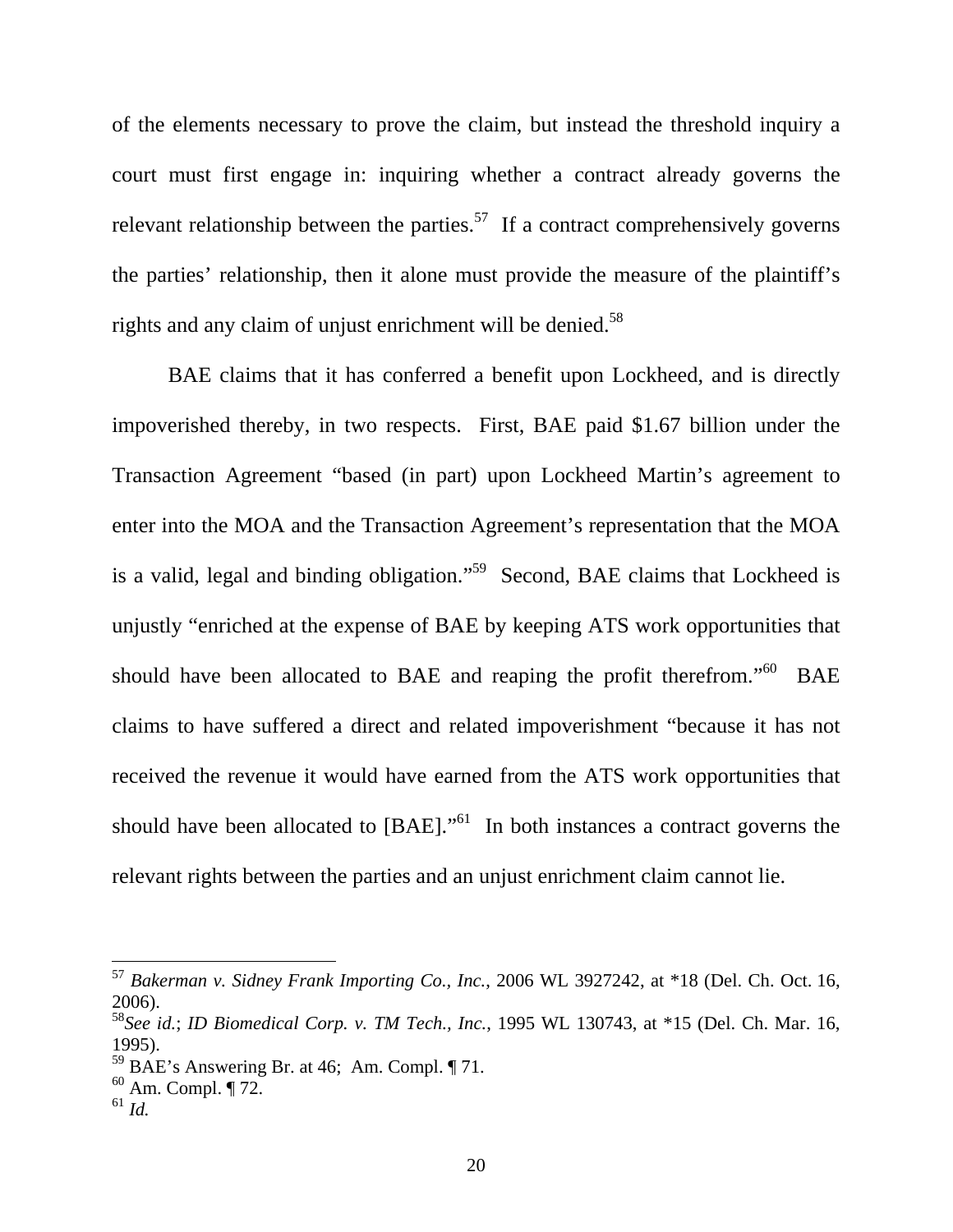First, the Lockheed sale of the Sanders business unit to BAE is governed by the Transaction Agreement and BAE does not argue otherwise. Indeed, it is undisputed that a contract governs that aspect of the parties' relationship. Because that relationship is governed by a complex contract negotiated by sophisticated parties, the Court cannot accept BAE's claim for unjust enrichment recovery.<sup>62</sup> If BAE is unhappy with Lockheed's conduct, it must rely upon the contract governing its rights, not an unjust enrichment claim.

BAE's second basis for its unjust enrichment claim, that Lockheed kept ATS work for itself, instead of allocating it to BAE, must fail for the same reason. The entirety of BAE's position that ATS should be allocated to it depends on the MOA. Because the MOA is the sole basis from which BAE can claim access to ATS opportunities that agreement must govern BAE's rights surrounding ATS opportunities. The claim that BAE has been injured by a Lockheed refusal to allocate new ATS opportunities must succeed or fail entirely on BAE's breach of contract claim. Again, unjust enrichment recovery is unavailable when a contract governs the parties' relationship.

<sup>62</sup> *Chrysler Corp. v. Airtemp Corp.*, 426 A.2d 845, 854 (Del. Super. 1980). BAE may have chosen not to pursue a breach of the Transaction Agreement and its representations concerning the MOA because such claims may be time-barred. BAE has not argued that a claim for unjust enrichment is a proper method of evading such a bar to a cause of action. How BAE selected its claims and whether a breach of the Transaction Agreement claim is barred are questions that do not affect the Court's analysis of this unjust enrichment claim. It is abundantly clear from the allegations in the Amended Complaint that the relationship arising out of the sale of the Sanders business unit and the execution of the MOA is expressly and pervasively governed by the Transaction Agreement.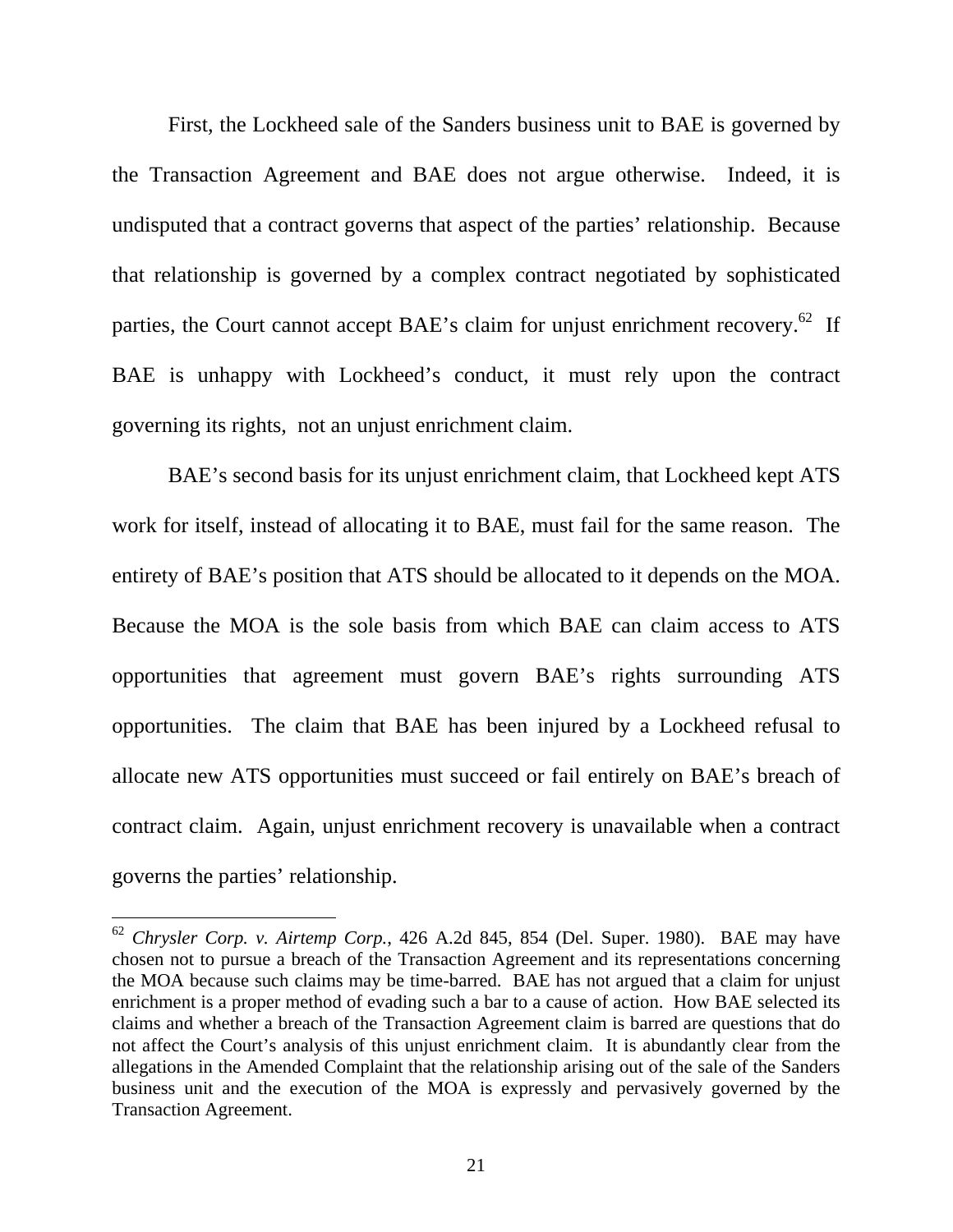BAE's argument that its unjust enrichment claim must survive because it is pled as an alternative to its contract claim, and such a pleading is allowed, does not change this result. In some instances, both a breach of contract and an unjust enrichment claim *may* survive a motion to dismiss when pled as alternative theories for recovery. Such occurrences are factually distinguishable,  $63$  however, and, more importantly, do not stand for the proposition that an unjust enrichment claim *must* survive a motion to dismiss when pled alternatively with a contract claim that will move beyond the motion to dismiss stage. A right to plead alternative theories does not obviate the obligation to provide factual support for each theory. Here, there is no independent basis for an unjust enrichment claim because the Amended Complaint contains no facts challenging Lockheed conduct on a basis not comprehensively governed by the MOA. Because BAE pleads no right to recovery not controlled by contract there can be no claim for unjust enrichment.<sup>64</sup> BAE cannot, on these facts, use an unjust enrichment theory to rewrite a comprehensive contract governing the entirety of the parties' relevant

<sup>63</sup> *See, e.g., Breakaway Solutions, Inc.,* 2004 WL 1949300, at \*14 (both claims surviving a motion to dismiss where plaintiff sought, in the alternative, the disgorgement on an unjust enrichment theory of benefits defendants received *from third parties* by virtue of their improper behavior *vis-à-vis* the plaintiffs, with whom defendants had entered contracts).

<sup>64</sup> *See, e.g.*, *MetCap Secs. LLC v. Pearl Senior Care, Inc.*, 2007 WL 1498989, at \*5-6 (Del. Ch. May 16, 2007) (dismissing unjust enrichment claim for the period when obligations were comprehensively governed by the parties' contract).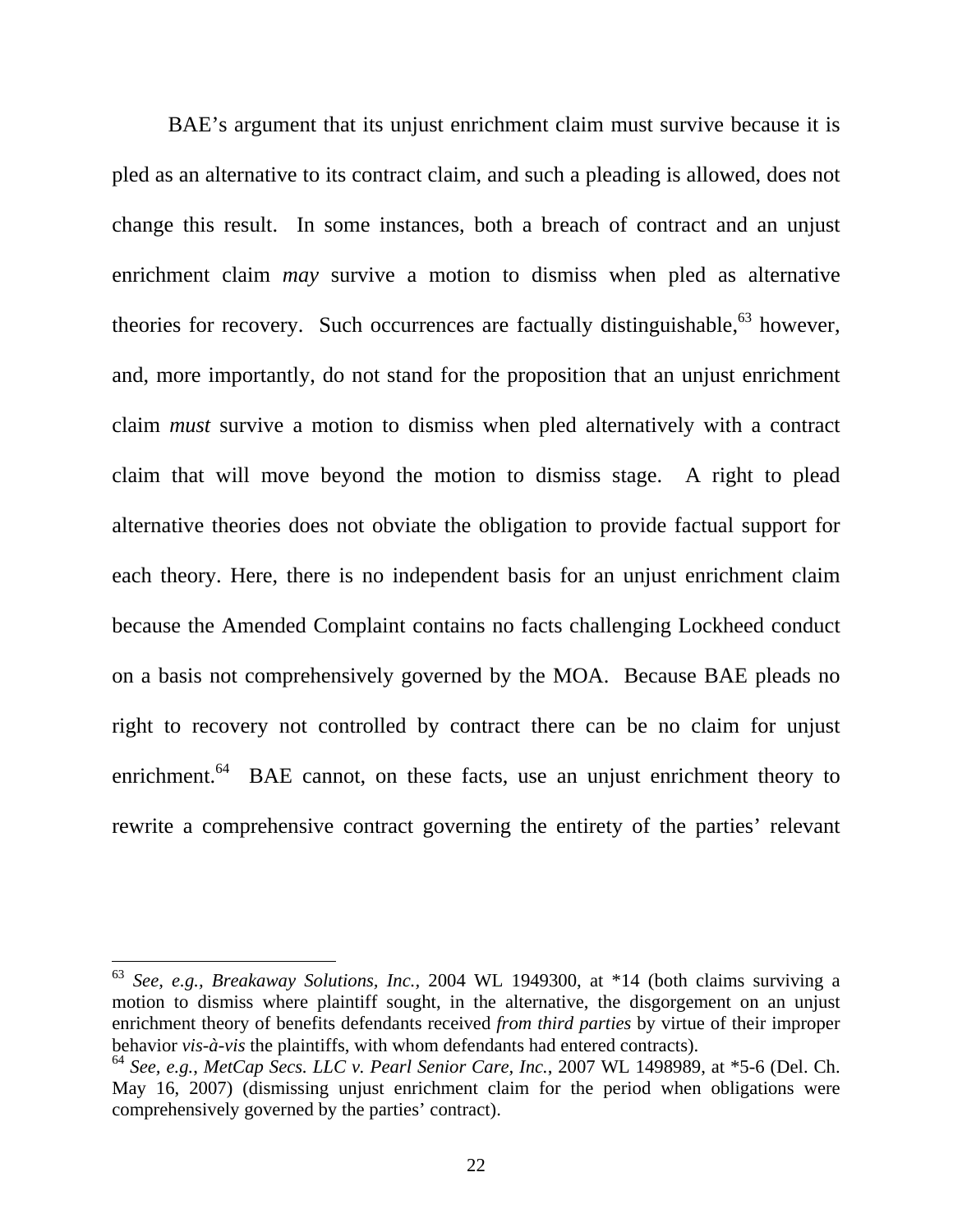relationship after finding disappointment in the resulting agreement.<sup>65</sup> The parties here attempted to memorialize their agreement as to ATS opportunities, and whether or not BAE may enforce its interpretation of the arrangement will depend on the MOA. BAE's unjust enrichment claim will be dismissed.

### E. *Lockheed's Antitrust Defense*

 $\overline{a}$ 

Lockheed next argues that the Amended Complaint must be dismissed because BAE's reading of the MOA would render the agreement in violation of Section 1 of the Sherman Act. $66$  The Court cannot dismiss the complaint on this ground on the present record.

Lockheed claims that the MOA would violate Section 1 of the Sherman Act, but does so in the most cursory of terms, by labeling the MOA, if binding, a *per se* antitrust violation. *Per se* antitrust analysis is generally reserved for "agreements whose nature and necessary effect are so plainly anticompetitive that no elaborate study of the industry is needed to establish their illegality—they are 'illegal *per se.*"<sup>57</sup>

At the motion to dismiss stage the facts before the Court are limited in nature, and based solely upon the allegations made in a plaintiff's complaint. As a

 $65$  In a sense, any breach of contract compensable by damages "unjustly enriches" the party in breach. That truism is not the foundation for an independent cause of action.

<sup>&</sup>lt;sup>66</sup> Section 1 of the Sherman Act prohibits contracts, combinations, and conspiracies in restraint of trade. 15 U.S.C. § 1 (2006).

<sup>67</sup> *Nat'l Soc'y of Prof'l Eng'rs v. United States,* 435 U.S. 679, 692 (1978).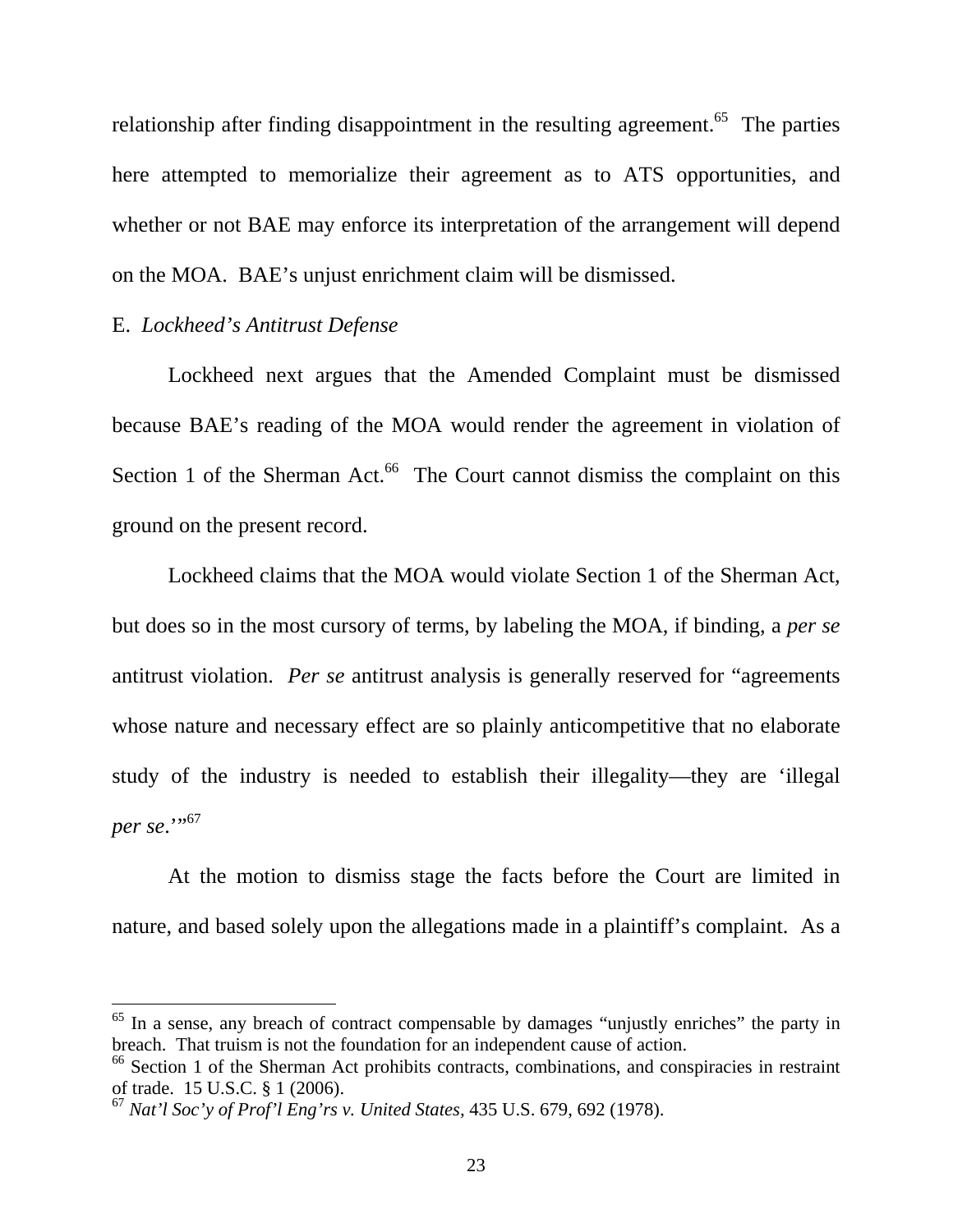result, the Court is unable to undertake the proper factual examination required to address fairly the antitrust contention. Thus, Lockheed's motion to dismiss based upon federal antitrust law is denied. $68$ 

### F. *Declaratory Relief*

Parties to a contract may seek a declaratory judgment to determine "any question of construction or validity" and may seek a declaration of "rights, status or other legal relations thereunder."<sup>69</sup> Declaratory relief is in the discretion of the Court and not available as a matter of right.<sup>70</sup>

 As previously discussed, whether the MOA is so indefinite that it cannot be enforced is a question that remains for another day. In that context, declaratory relief is simply another forum by which the Court might resolve this matter or, more precisely, implement its ruling. With the contract dispute ongoing, dismissal of the declaratory judgment aspect of the relief sought by BAE is unwarranted.

# G. *Lockheed's Laches Defense*

Lockheed asks the Court to dismiss the specific performance claims of the Amended Complaint because of its timing: filed almost seven years after the transaction in question and almost three years after the date BAE suspected that

 $68$  This, of course, does not foreclose Lockheed's ability to raise this affirmative defense in its answer. Indeed, this is yet another example of why it is frequently difficult to resolve affirmative defenses on a motion to dismiss.

<sup>69 10</sup> *Del. C.* § 6502.

 $^{70}$  10 *Del. C.* § 6506.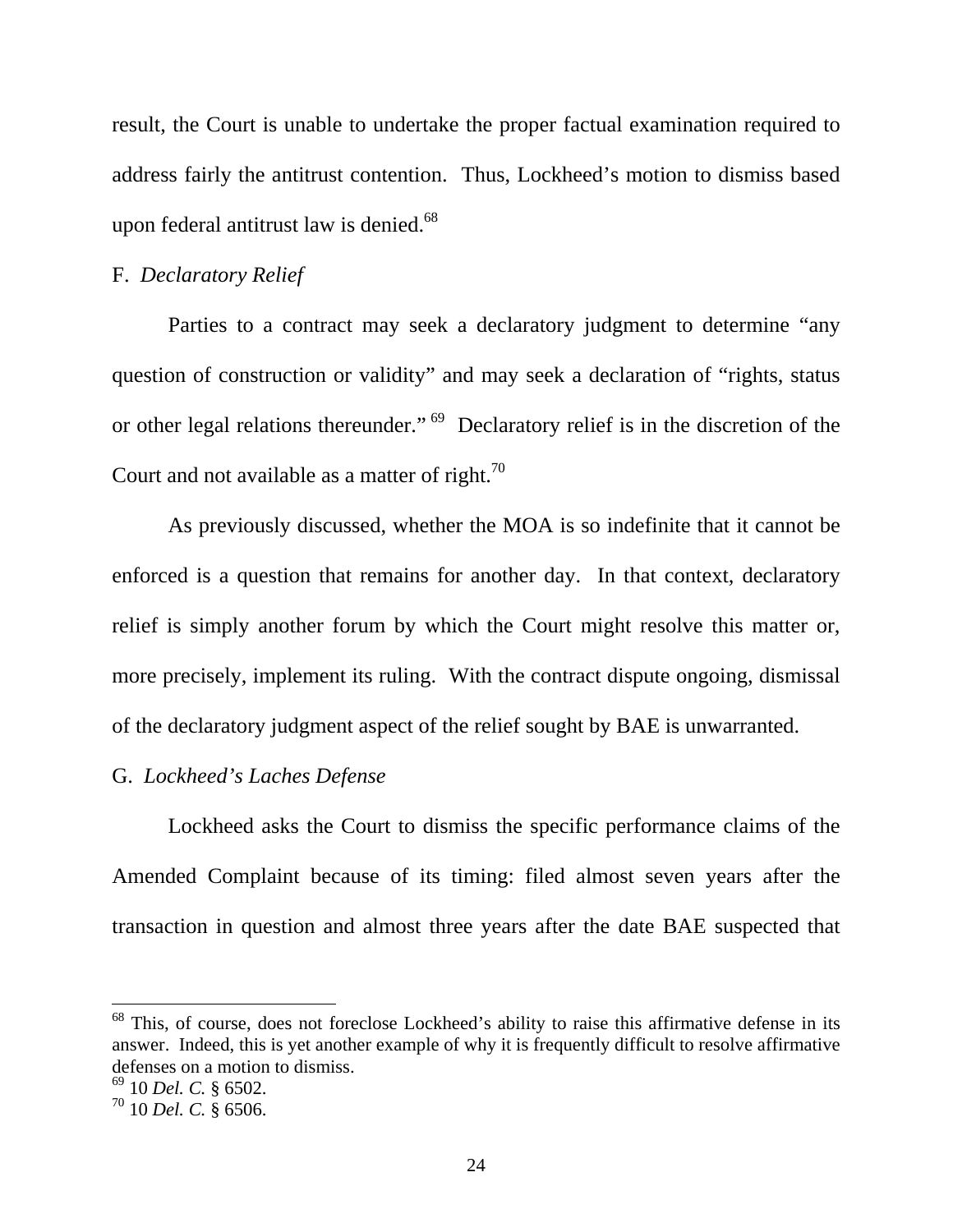Lockheed held the position it now challenges.<sup>71</sup> The essential elements of laches are: (1) a plaintiff with knowledge of the claim and (2) prejudice to the defendant arising from an unreasonable delay in bringing the claim.<sup>72</sup>

 This case is one in which application of the doctrine of laches on a motion to dismiss is inappropriate. First, the reasons for delay are often more important than its length.<sup>73</sup> BAE pleads facts that suggest delay was the result of an inability to discover breach because of improper behavior on the part of Lockheed. BAE claims to have "repeatedly" requested information regarding ATS work covered by the MOA; starting upon learning of possible work allocation problems.<sup>74</sup> In response, BAE claims that Lockheed "delayed and/or otherwise failed" to disclose the information necessary to discover breach.<sup>75</sup> Accepting these facts as true, the Court cannot find that dismissal for unreasonable delay is appropriate; BAE pleads that any delay in discovering breach and bringing suit was the fault of Lockheed. Second, Lockheed points to prejudice resulting from the alleged delay; it asserts that, with the passage of time, it is no longer practicable for BAE to participate with it in these time-sensitive and ongoing technical efforts. Lockheed may well

 $71$  Am. Compl. ¶ 30.

<sup>72</sup> *U.S. Bank Nat'l Ass'n v. U.S. Timberlands Klamath Falls, L.L.C.*, 864 A.2d 930, 951 (Del Ch. 2004), *vacated on other grounds*, 875 A.2d 632 (Del. 2005) (TABLE).

<sup>73</sup> *Steele v. Ratledge*, 2002 WL 31260990, at \*3 (Del. Ch. Sept. 20, 2002).

<sup>74</sup> BAE's Answering Br. at 17.

<sup>75</sup> *Id.* at 18.